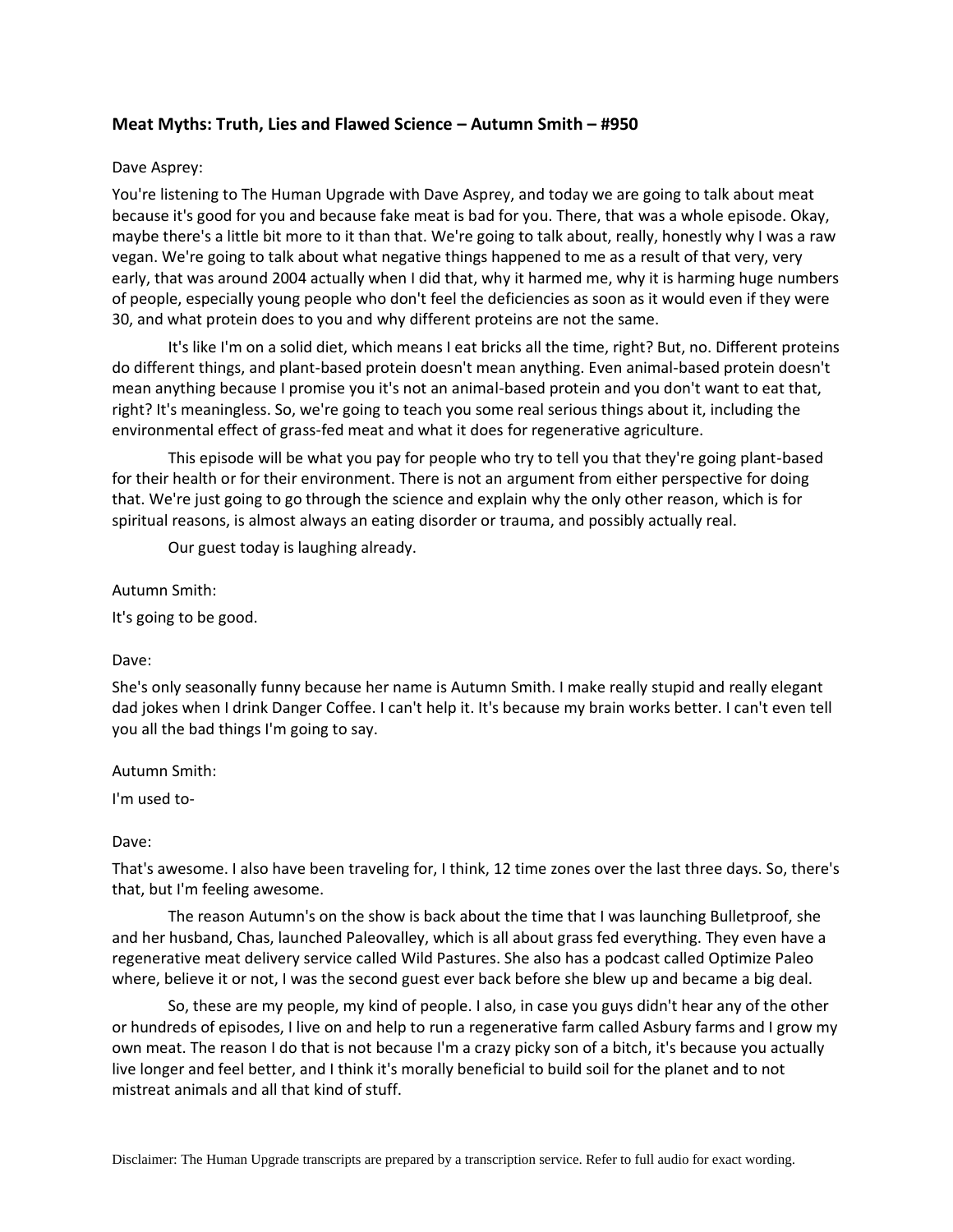So, Autumn has spent as much time as I have on coffee and butter on meat, and she's going to teach us some things about meat. So, tell me about the history of Americans and meat. Why do we even think anything about meat versus bread? Why is bread supposed to be good for you?

## Autumn Smith:

Yeah. It's fascinating, because this message is so loud that meat is harmful, you'd think it was based on evolution or maybe sound science, but it actually has its roots in religion and ideology and in business and in some flawed science.

There's always been this spiritual belief that meat wasn't clean or holy, but Seventh Day Adventist Ellen G. White, she actually founded the Seventh Day Adventist Church, she had visions from God that told her a clean and holy diet. The Garden of Eden diet was full of fruit and vegetables and whole grains and little, if any, meat. She also believed meat was a stimulant that aroused sexual desire and would cause kids to masturbate. One of her students, Dr. John Harvey Kellogg, decided to create alternatives. He created the cereal industry Kellogg's foods.

### Dave:

So these guys were talking to the same, we'll say, the same angel who was masquerading as a good guy but probably wasn't, who were whispering, "Stop eating meat. New to yourself with your diet," and that's who trained Dr. Kellogg. Tell me more about cornflakes.

## Autumn Smith:

Yeah, so cornflakes, he was so inspired and passionate about this mission because Ellen G. White taught that, basically, masturbating was akin to shooting yourself in the heart and it was just a deadly, deadly sin. So, he created up to 30 patents for cornflake cereal, also created the first meat alternative-

### Dave:

She needs an anatomy lesson because it's hard to shoot yourself in the heart that way.

### Autumn Smith:

Yeah.

# Dave:

I'm trying to figure that out. Anyway, that's not how biology works either. Okay.

### Autumn Smith:

Yeah, those were her teachings, so he was very heavily influenced by that. That's just where a lot of our process cereals and our first official meat alternative was produced. Also, Seventh Day Adventist have a big hand in the Dieticians Association. They own a lot of hospitals in the country and they have some sway in our dietary guidelines. I know not all religious people believe this, but they definitely do and they seem to wield some power.

### Dave:

I actually know some really healthy Seventh Day Adventists, to be super clear. It's not like it's never been done, but they're mostly vegetarian, right? They don't have to be vegan or...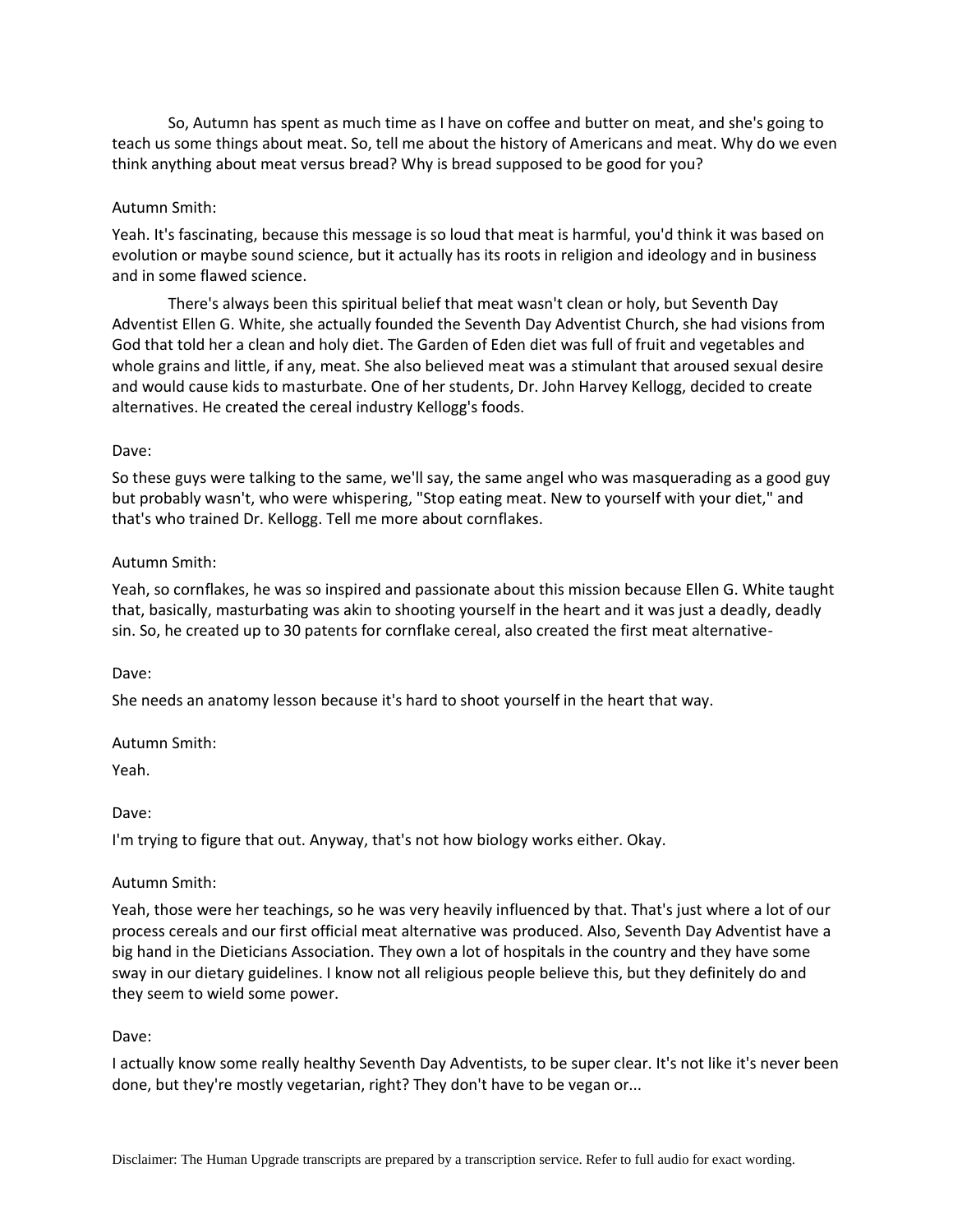## Autumn Smith:

Yeah, I don't think they have to be vegan. No. I think little meat is also acceptable.

### Dave:

You can pull off vegetarianism. I don't think it's as good as eating some collagen and some grass-fed meat, but at least you're getting grass-fed animal fat in the form of dairy protein. That's what they do in India. This whole vegan thing is like, whoa. Okay, so we have religious Cultus who taught us that brown bread and all sorts of other things are somehow better for us than what royalty and kings have been eating for a very long time which is fish and meat. So, we had the nice religious side and then we had the anti-sex side. It seems like the US is trash from a puritanical perspective. Wow.

## Autumn Smith:

We're screwed. Yeah. Definitely. Definitely. There are other interesting influences as well, but that's definitely been-

## Dave:

I'm just going to say, crazy people trying to tell us not to eat meat for no good reason. Like, because sex and masturbation is bad. Okay, that's wrong. That's nourishing for humans. That's what sex is, just like me.

Then one group, the old group, was channeled from an angel who said to eat whatever the heck Adam and Eve ate. And then the other one, more recently, we have 1970s nutritionists saying fiber, ignoring everything else. And then we have the most recent I downloaded from angels that if you eat a meal every two hours a day, like the 1970 doctors, you won't die, despite all the evidence to the contrary.

So, what happened over the past 30 years with red meat consumption? Because they said red and processed meat as if they're the same things. Like if I was to say wine and cyanide together are bad for you, but which one was it? Anyway. So, what happened to our meat consumption over the last few years? Did it work?

### Autumn Smith:

That's what's fascinating. When you look at the data, there was a recent 2022 analysis. Between 1800 and 2019, processed foods went from below 5% to above 60%. I think everybody knows that. Red meat consumption declined by 44%, butter declined by 68%, lard declined, dairy and cream fat declined. So, all these-

### Dave:

That's why heart disease has been going down, right?

### Autumn Smith:

Right. Exactly. Yeah, exactly. It has an inverse relationship with heart disease, so-

Dave:

Everyone lost weight.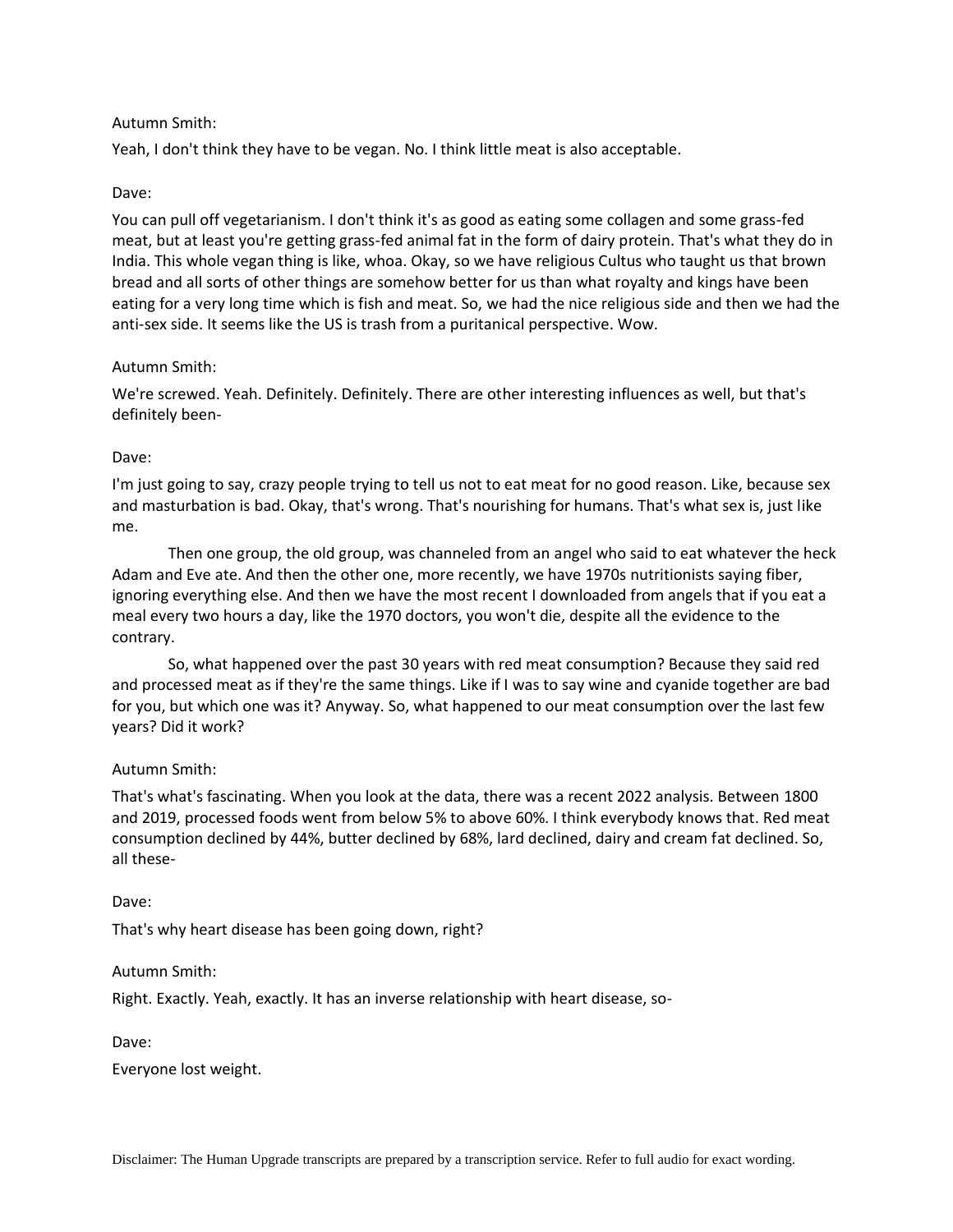## Autumn Smith:

... it really doesn't make sense.

## Dave:

Yeah. Everyone lost weight because we ate less red meat and everyone's less obese now than all of human history. The government was right.

## Autumn Smith:

Perfect. Yeah, exactly. Yeah, we're just missing something there. Sugar, refined carbohydrates, processed vegetable oils, these are all increasing precipitously. Meanwhile, red meat [inaudible 00:09:06].

## Dave:

Meanwhile, it didn't work. We ate 44% less meat, we ate 50% less milk-

## Autumn Smith:

Red meat.

# Dave:

Red meat specifically. Fifty percent less milk, although I would argue milk protein is probably not that good for you except in some circumstances, 78% less animal fat, 68% less butter and magically replace it with shitty oils. Pretty good summary?

# Autumn Smith:

Yeah, cooking oils actually increased by 329% during that period. So, yeah, that's a great summary. It's really sad that more people don't understand.

# Dave:

Okay. Grass-fed meat, which is what you've been focusing on, it's at the core of how I healed from the damage I did as a vegan. It's at the core of the Bulletproof Diet. People lost millions of pounds on that, which is different than paleo, which is in the same quadrant of the map, though. There's just some other stuff around avoiding certain veggies. There's protein, there's all kinds of proteins, but there's also fat. If you had to say, all right, which is more important for you when you eat a grass-fed animal, is it that grass-fed animal protein or the grass-fed animal fat?

# Autumn Smith:

I think they're both very important. Because we're all eating so many poor quality fats, I'd say the fat's very important, but we're also metabolically broken. Two out of 10 of us are metabolically healthy, so the protein's going to be equally as important. So, I don't know. I don't know. What do you think?

# Dave:

Well, I think the fat's more important, but where does mother nature give you pure protein with no fat? Oh, nowhere. That's because the things that make the most protein always have animal fats as part of their cell membranes minimally, and usually with some fat stored in the middle. So, you don't digest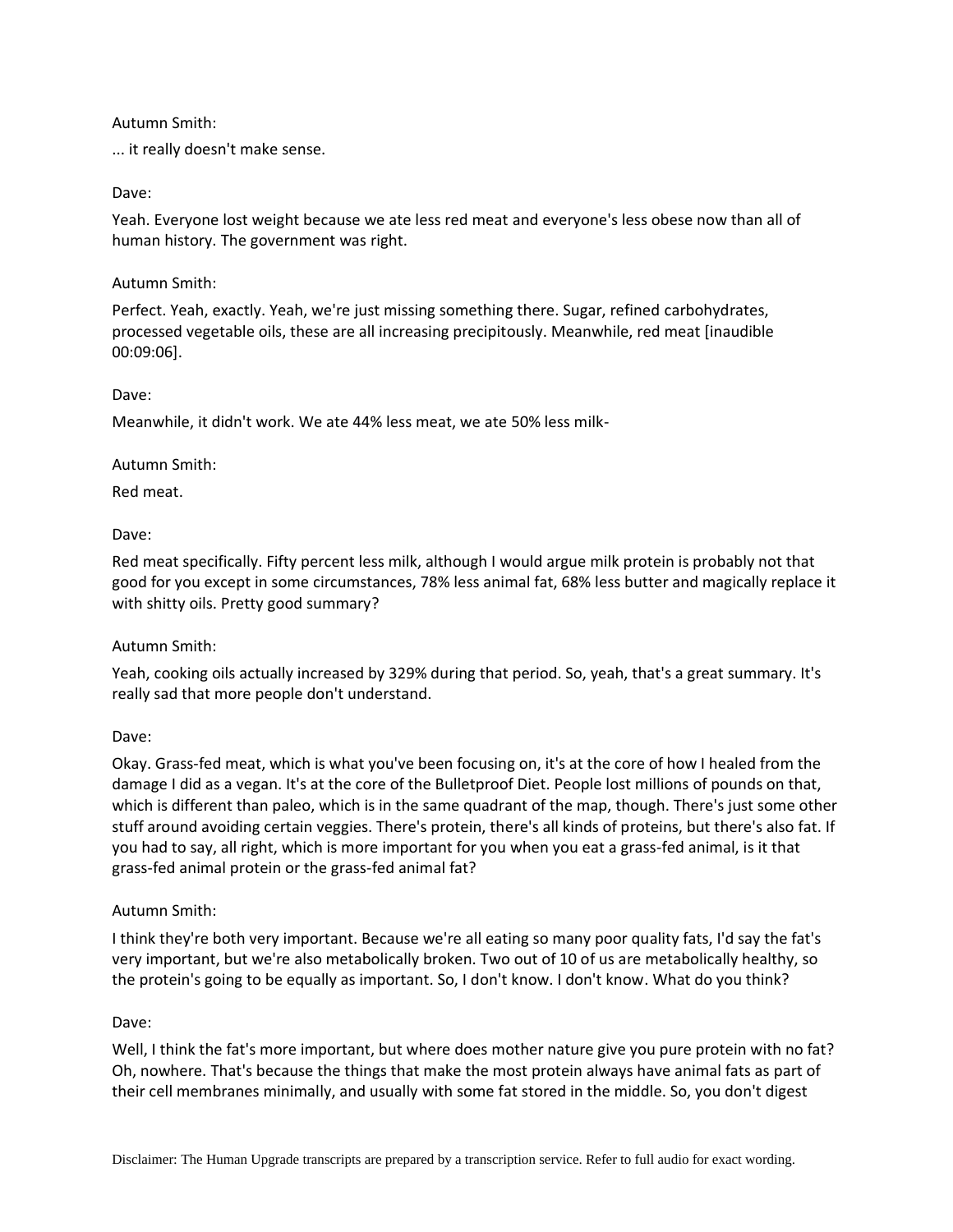protein well without a little bit of fat. So, the idea of a supplement that's just protein and nothing else is a relative recent invention of the food industry probably because they're selling the fat somewhere else for more money.

Autumn Smith: Yeah. Absolutely.

Dave: Like pea protein.

Autumn Smith: Like [inaudible 00:11:15].

# Dave:

Yeah, exactly. "Let's take that fat out, someone might masturbate. We'll use it for someone else." It's sick and wrong. All right, let's assume that you need protein and you need the kinds of fat in grass-fed animal that are different than corn-fed animal and different than corn itself. Let's talk about just protein from grass-fed animals and what the benefits of that protein are, and then we'll talk maybe some more about the fat. Because, like I said, they're inseparable the way it normally comes.

So, talk to me about protein quality. What is protein quality measured with and where does red meat fall there?

# Autumn Smith:

Red meat is a very high-quality protein. Because we are not eating for protein necessarily, as I'm sure a lot of your listeners understand, we're eating for amino acids. There's 20 amino acids, nine of which are absolutely essential that we get from our diet. Animal source proteins are complete proteins and vegetable source proteins are not complete proteins. They're often missing lysine, methionine, cystine, all these other amino acids. You can combine them, yes, but it takes more calories. It's not that convenient.

When we look at quality, like the digestible, indispensable amino acid score, you'll see animal proteins are far higher, sometimes two times as high on the scale of quality as our vegetable-based sources. You've done a good job of teaching people why, right? Vegetables and fruits have other things in them that can inhibit absorption and they, again, don't contain all of those amino acids in the ratios that we need necessarily for proper protein synthesis.

# Dave:

One of the things they taught me in seventh grade when I was getting really chunky was rice and beans is a protein. They actually taught that. The fact that there are complete amino acids in it. They forgot to tell you it has four times as many calories as an equivalent amount of meat. So, yeah, I'm going to get all my protein that I need, but literally you are going to have a bloated stomach like the pregnant man icon that they now have, which is like dad bod icon. It's very confusing and I'm triggered by that. But, what the heck?

If you eat rice and beans for that, you are going to look really different after the meal. If you do it for a long time, you're going to look really different all the time. If you don't believe me, let's combine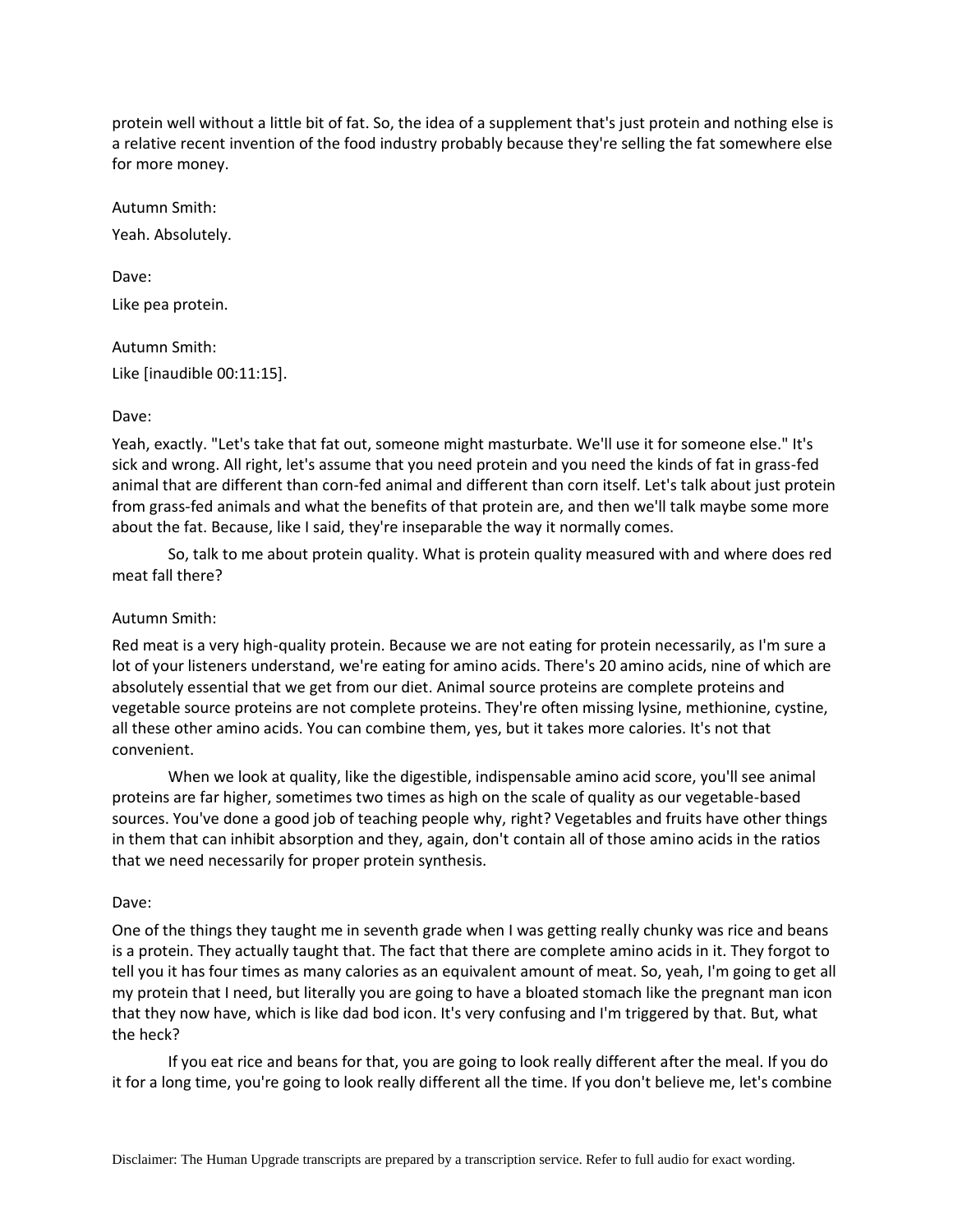that with corn oil and vegetable oil and then let's look at what's happening in Mexico right now and in much of South America.

There is a huge problem with obesity and with diabetes that's even worse than in North America. Even though people move around a lot more on average in Mexico than they do here, but they're eating less red meat because it's expensive. They're eating traditional rice and beans, which have protein, but they're putting bad fats on it instead of good fats like manteca, which is lard.

Yes, if you guys are wondering why I know that means lard, because I lived in a town called Manteca when I moved to California. A little bit of trivia, it was named by a white guy who thought he was naming it sweet cream, which is mantequilla. There you go, I lived in lard, literally. I went to lard High.

Autumn Smith:

And you felt great?

### Dave:

Yeah, if only they would've fed me that and my chicken nuggets at lunch, I tell you. So, back to reality, rice and beans is not a protein just because it has complete amino acids. Let's assume that somehow you could extract all that stuff from rice and beans and throw away all the carbs and all the lectins and all the antinutrients, all the phytic acid that sucks minerals out of your body, and you didn't even have to fart when you're done with it, you'd have a handful of powdery amino acids when you were done and you'd have done a lot of processing.

If you took those plant-based aminos apart from all the other plant-based nonsense, would they be the equivalent of meat or would the ratios be different?

If you took those plant-based aminos apart from all the other plant-based nonsense, would they be the equivalent of meat or would the ratios be different?

### Autumn Smith:

No, the ratios would absolutely be different, and then they would be missing a lot of the cofactors too that are in whole foods and the synergy that help things be utilized in the proper way in the body. So, no, plant-based protein powders are not going to be the same as a grass-fed steak. They're also going to contain additives and they're going to have, maybe, exposures to heavy metals.

No, I just think it's silly for us to assume that they can perform the same way in the body just because they contain the same source or the same amino acids even though they won't be in the proper ratios and they'll have a number of other additives and they won't have synergy on their side at all.

#### Dave:

What if it looks and tastes just like meat? Ten it should do the same thing in your body as meat, right?

#### Autumn Smith:

No. No. You know what, they just did some research, Dr. van Vliet. Do you know [Dr. \[Stephan\] van Vliet?](https://www.researchgate.net/profile/Stephan-Van-Vliet)

Dave:

I don't think so.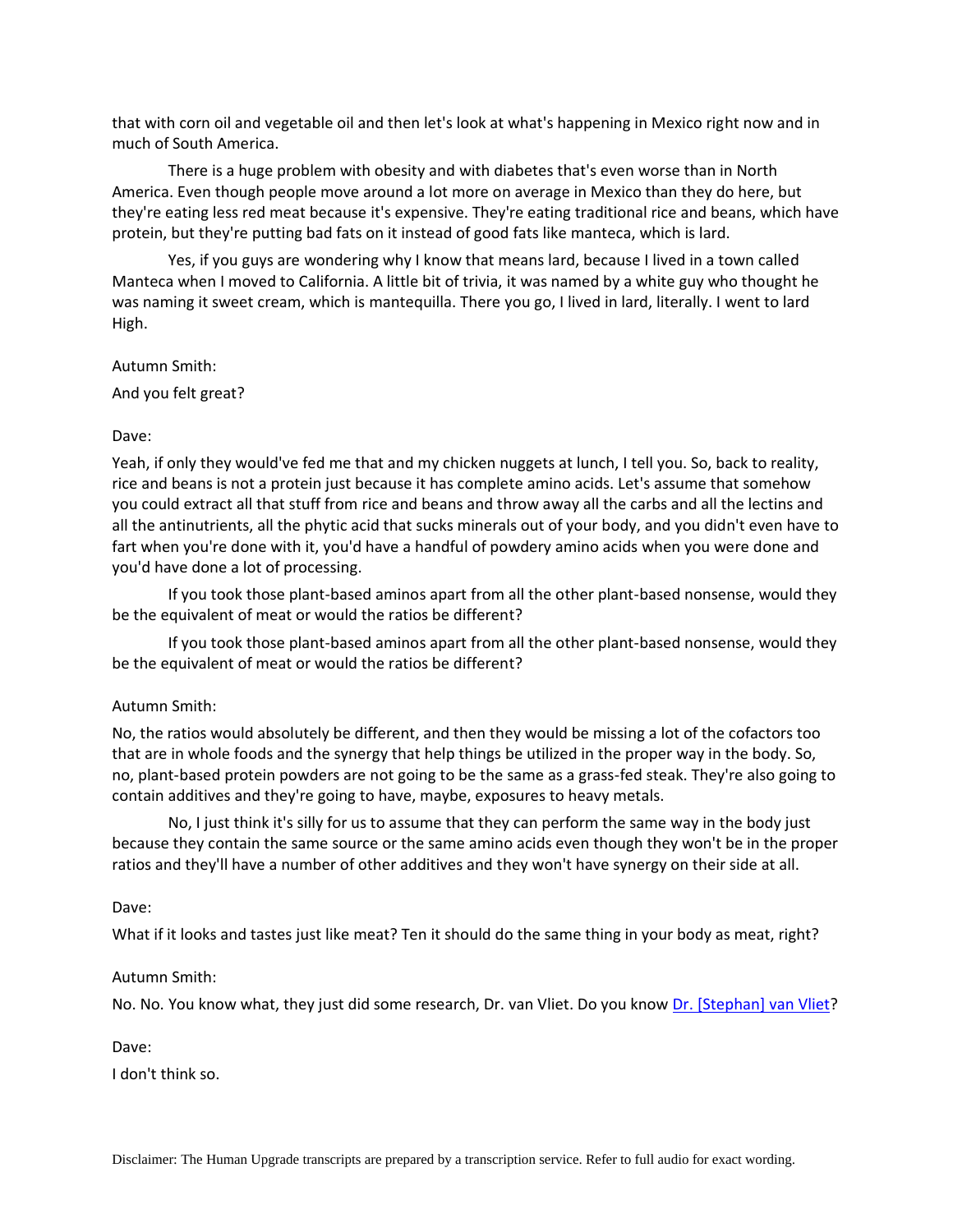# Autumn Smith:

Okay, he's this really cool researcher. He does a lot of metabolomics, and they just analyzed plant-based burger versus a grass-fed beef burger. I think something like 90% of the metabolites into the two products were completely different. Their research concluded, not that one is better than the other necessarily, but that there are clearly demonstrable differences between plant-based burgers and grassfed meat.

# Dave:

All right. We've got to talk more about digestible aminos, but when we get there. What about saving the earth? In fact, I just saw a headline that it's a survival thing. We have to do it. Everyone has to go vegan right now to save the planet. What's your take on that?

# Autumn Smith:

Oh. Well, they've actually done that thought experiment. I think her name was Robin White and Mary Beth Hall. They looked at if 300 million Americans went vegan for a year what would the reduction be in emissions, and they came up with a 2.6% reduction and then there would be heavy nutrient deficiencies and we'd eat, I think, 10 times more grain.

Let's be honest, 100% of people are never going to go vegan. And so, if we bring that down to 10%, which maybe happens, that's a 0.26% reduction in emissions, which is not even measurable. And then we have to realize that these emissions that we are being attributed to animal agriculture are very misleading, the statistics they're using.

Dr. Frank Mitloehner, he's at UC Davis, has actually shown that... Yes, I'm sure you're familiar, 2% of emissions are related to cows, and I think crop agriculture was more around a 4.6 and livestocks was about 3.9. So, crops were actually more responsible for emissions than were animal products, and beef was a measly 2%. Not that's nothing. Of course, we can work on that. We're going to talk about how to work on that.

# Dave:

Don't you know that all those crops are raised to feed the cows because cows need grain and corn and soy?

# Autumn Smith:

No, because his research also shows, I think 85% of what cows are eating, well of all animals, are eating are things that humans aren't eating. So 16% is things that humans are eating, but most of those are going into chickens and pork. Not that that's inexcusable, but still where they're eating food stuffs that humans won't. So, no, these are very overblown statistics. They're not even accurate.

# Dave:

So, cows and sheep are actually these amazing biotechnology marvels with a little bit of AI built in that can convert inedible things into edible things, right? We should definitely ban them. Yeah.

# Autumn Smith:

I know. They are the problem, right? And the elephant in the room-

### Dave: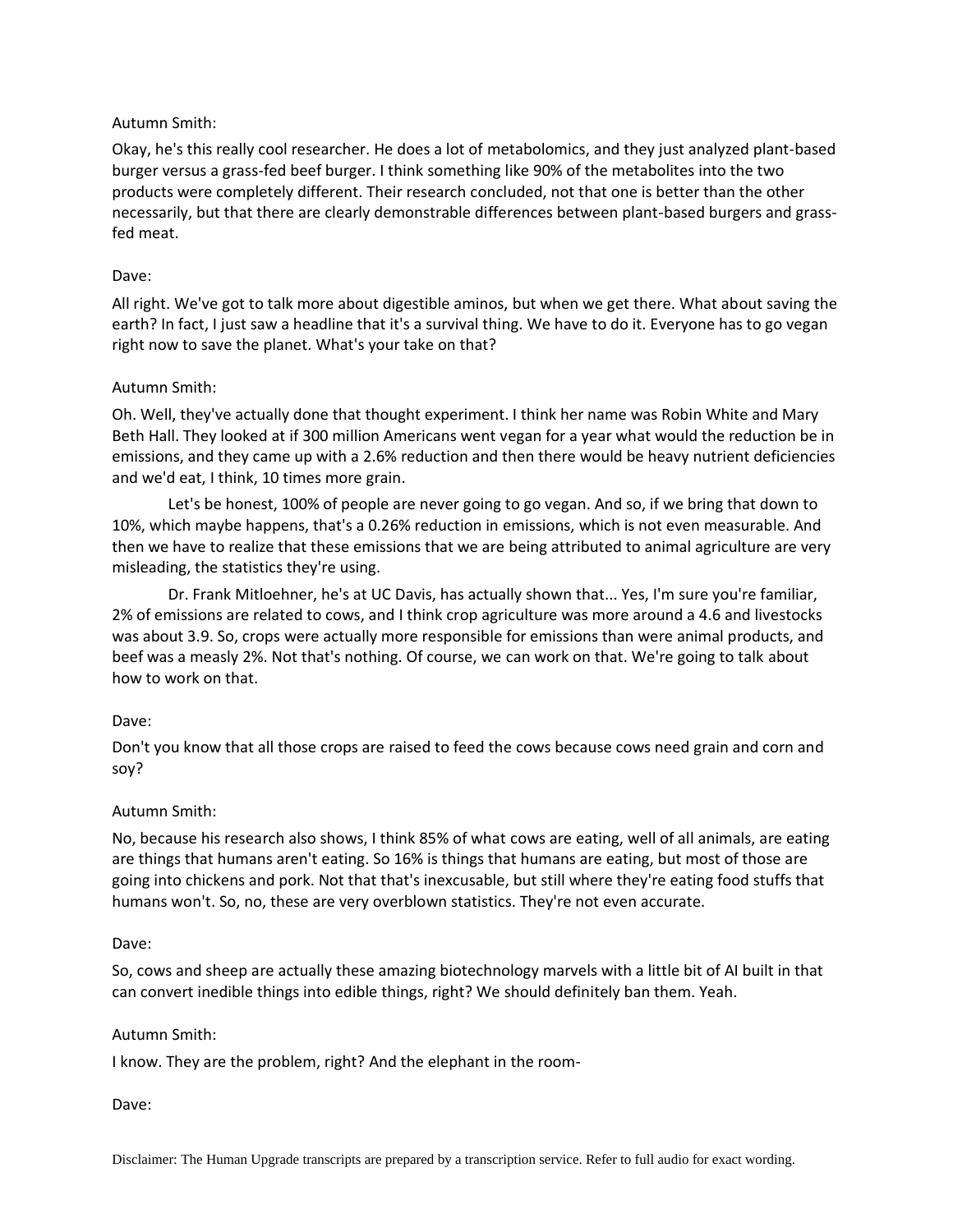Heaven forbid, I can't even turn them into food because that's wrong.

### Autumn Smith:

It doesn't make sense, right? Especially with coal, oil and gas, the elephant in the room, is we're burning fossil fuels and that's creating a lot of emissions. But the cool thing about regenerative agriculture is we've all been managing against emissions. I think that's important, but we're not managing for the sequestration of greenhouse gasses, carbon specifically. I think that's the bigger problem and that's something regenerative agriculture can do.

## Dave:

I am all about pulling excess carbon out of the air because I think it's actually a problem. I'm not convinced that it's caused by mankind, although it might be. I am 100% convinced that it's not caused by grass-fed cows because I know that they're carbon negative and it's not that hard to do. But because I'm worried about the problem or, let's say, paying attention to the problem, worry is probably overbearing, some people may have heard of Elon Musk's \$100 million carbon capture XPRIZE where he agreed that the first research group that could capture carbon at scale for, I think it was net negative carbon usage, that he would give them a \$100 million.

What a lot of people don't know is that for an XPRIZE to be real, it needs a half a million dollars and it needs a prize committee. The first \$50,000 that went into the carbon capture XPRIZE and the big speech that got it added to the list was me, like wait in the day, because I've been a sponsor of the XPRIZE nonprofit. I think it's a scalable way to bring technology out.

So, I believe in all ways of improving our planet. We can manage this on a planetary scale, but honestly the people who should win the \$100 million carbon capture XPRIZE are people who can scale grass-fed cattle farming so we take over the golf courses. If we would just do that, we would meaningfully improve the quality of the soil and the quality of our air and the quality of our communities. It's not even as hard as you might think. No giga scale carbon vacuum cleaners required, but I like those two.

# Autumn Smith:

Totally. I think it's going to take a number of solutions, like you said. All around the world, there's a billion acres of deserted farmland too. So. like you said, there's just a lot of opportunities. We can do golf courses, we can do whatever, we can do parks, we can do abandoned farmland. There's a lot of opportunity.

### Dave:

There's a question from the Upgrade Collective that I hadn't considered, but it's an important one.

You've seen all people saying, "But cows fart and they make methane, and methane is a greenhouse gas." Has anyone measured how much humans fart when they eat grains instead of meat and how much methane they produce? Because the vegans I know, man, they have babies after they eat. They get all bloated. I know I was one of them. Good thing they don't smell, but it turns out being vegan just turns off your smell receptors. Because vegans, they do smell. We can tell.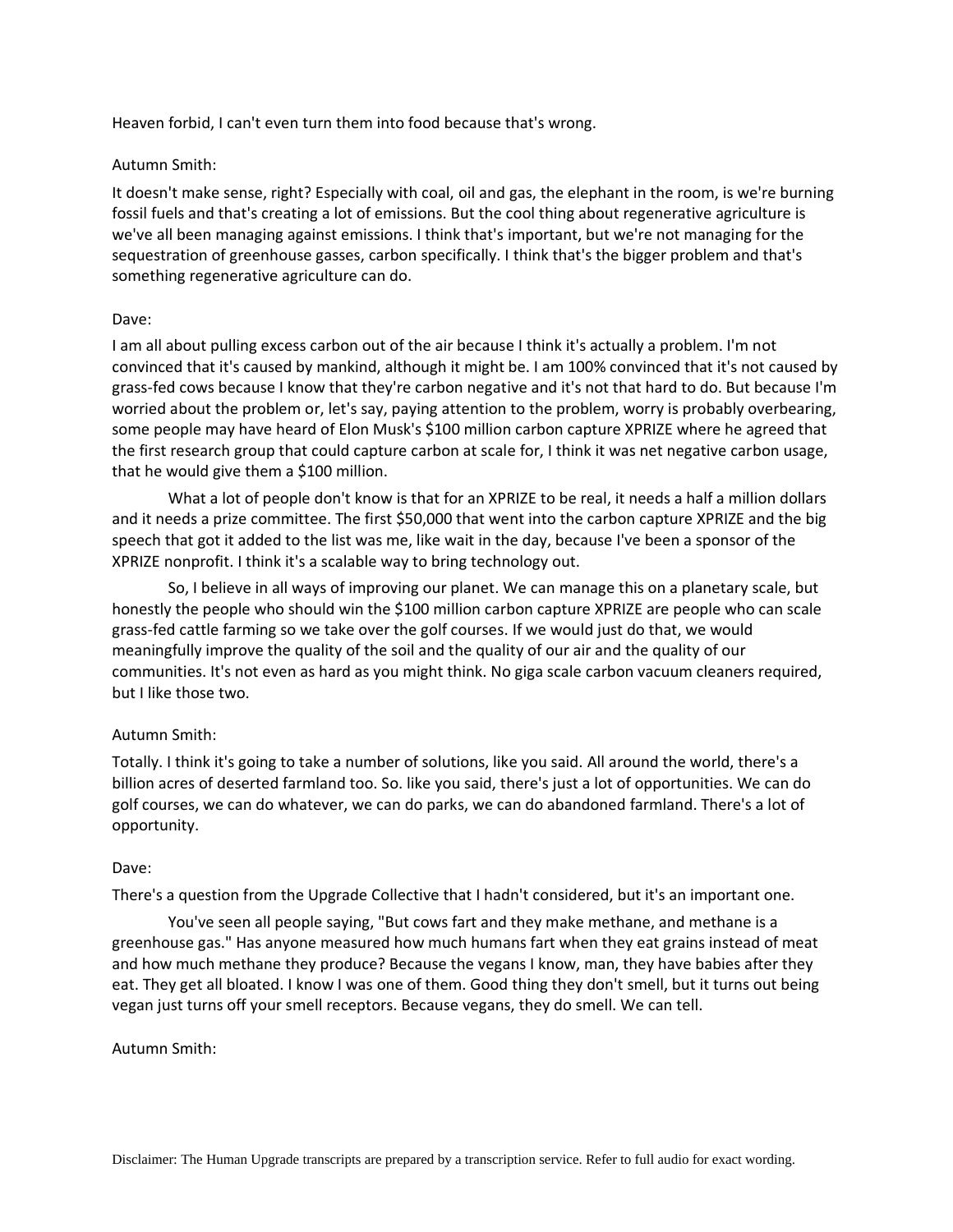That's so funny. We know that in grain-finished cows, they emit less methane because they're not eating as much fiber. So, I think this is good argument. I think somebody should do this experiment. I don't know if anyone has, but I would hypothesize that vegans would emit more methane, for sure.

### Dave:

Well, there we go. Also, now, I'm going to say this for real, the mineral depletion that is caused by eating all these grains that used phytic acid and to some extent oxalic acid to take minerals out of your body, which is why Kellogg and Graham liked them so much, they reduce zinc and all to reduce testosterone, they put you in the hospital. Steve Jobs, pancreatic cancer, Ornish diet, zero fat. That stuff is real.

You have to account for yourself the carbon footprint of choosing to malnourish yourself with the plants-only diet. Now, eating some herbs, eating the right plants and eating grass-fed animal protein is good for you. But if you're on the French fry diet or I only eat plants because I don't know, God told me that's all I should eat, look, you are going to end up with way more medical problems, and those are consuming plastic at a stupidly high rate.

If you can stay out of the hospital by eating steak, which is totally provably going to happen if you're eating the right steak, not burning it, not doing all the stupid crap like turning it into slim gyms by adding MSG and stuff, you got to calculate your whole carbon footprint. That said, you can make grass fed healthy, portable snacks, like your Paleovalley stuff. My kids love it because it's grass-fed meat that's got only good stuff in it. You can eat that.

When you travel, you don't have to spend money and eat those weird trays they're trying to feed me, like, here we have a gluten-free sandwich every two hours for your eight-hour flight." I'm like, "Let me sleep. I don't eat your crap." Why are you getting there anyway? If I did, I would eat a Paleovalley stick or I'd have some coffee. You can do this around the place... It's all munched up when you look at it, but you have to look into the full systems cost of your life. If you end your life unable to think because you got Alzheimer's, because you had no mineral, because you ate fake food, your last 20 years of care come out of your environmental budget. No one talks about that.

#### Autumn Smith:

That's absolutely 100% true. The best thing we can do for our planet is to stay healthy ourselves.

#### Dave:

There you go. All right, talk to me about nutrient density. This is one of my favorite word. What is nutrient density? How do you think about it? Let's make fun of it and use it at the same time.

#### Autumn Smith:

I love that. Okay, yes. So, nutrient density. Historically we are looking at amount of nutrients divided by calories. A lot of these rating systems will leave out animal-based nutrients, and so it looks like plants and vegetables are higher; or they might demonize a food for caloric content, which we actually need calories, so that's silly; or saturated fat content, which we now know is not as big an issue.

When you upgrade the nutrient density rating systems, you'll see across the board animal products are at the top. Things like oysters and organ meats are definitely high at the top of the list and beef. Then you'll see plant foods here. They're in the middle. They're on the bottom. And then grains as well. And so, nutrient density is one piece of the puzzle and animal products are definitely higher in that.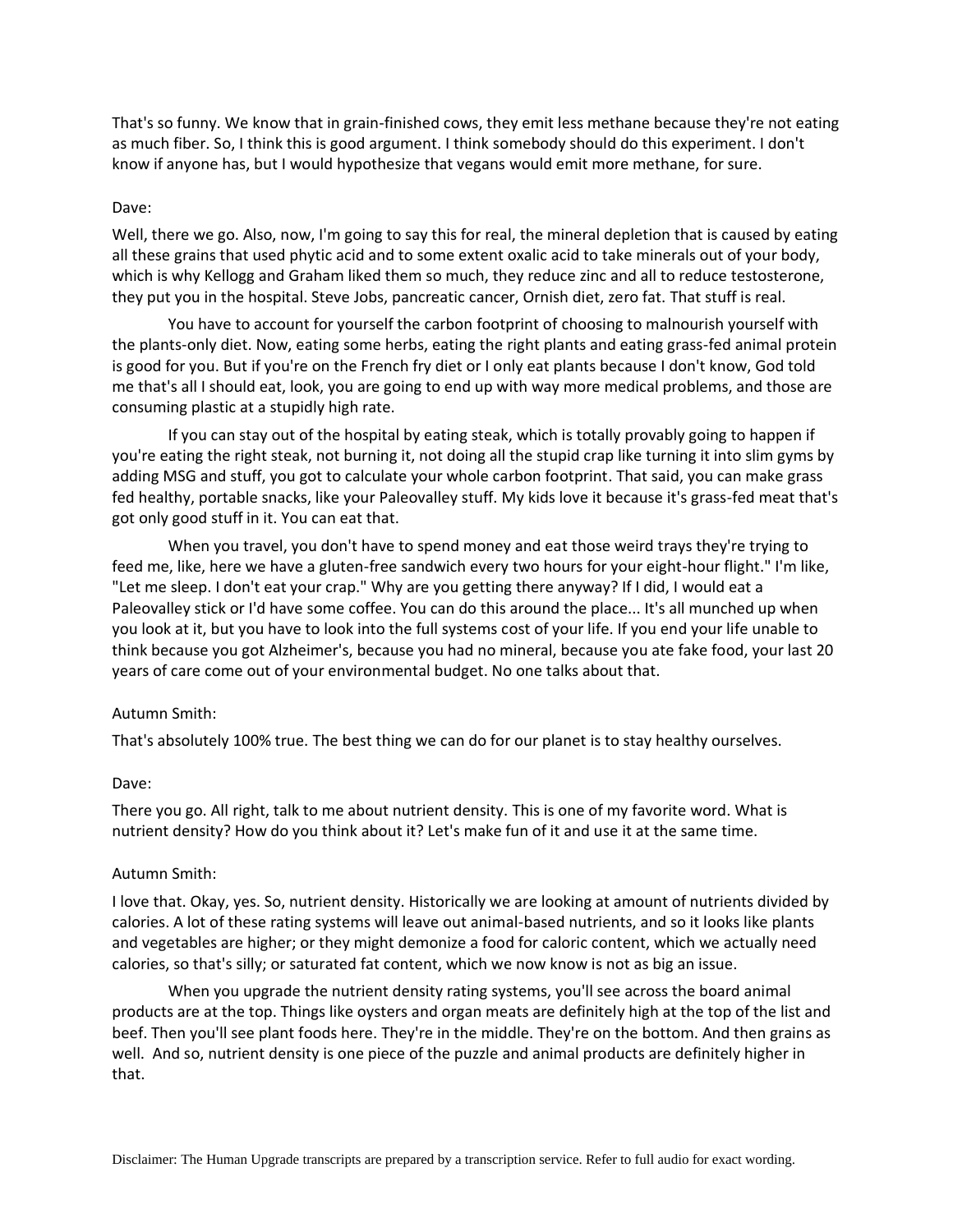Then there's the bioavailability piece too, which animal foods just have nutrients in a more bioavailable way like you've taught us so well. We have these antinutrients in vegetables that inhibit that absorption. For instance, with heme iron, beef or meat-based iron is between 15% and 35% absorbable and plant-based non-heme iron is between two and 20. Just because it says it on the label, it doesn't mean that's what you're going to absorb necessarily due to these other plants, proteins or inhibitors, but then also due to your gut health and your age and other factors as well.

### Dave:

When you're looking at nutrient density, you could say calories are bad so I want lots of nutrients and low calories. That's kind of easy. You take a vitamin capsule and you pour it into a glass of water which is really big but has no calories or, for that matter, you pour into a Diet Coke. It doesn't really matter because you can ignore all the bad stuff in there. In fact, you could also add a couple lead sinkers and a squirt of mercury in there. No problem. You could even add a high dose of your favorite STI. You just squirt it right in there. It doesn't matter because all that matters is that there's no calories and you could drink this horrifying concoction and, woohoo, nutrients.

Maybe that was dumb, but this is the basis of aggregate nutrient density index. They believe, seriously, that nothing matters except reducing calories and having some nutrients. When in reality, no one, including me when I tried really hard as a raw vegan, can get enough energy from kale or broccoli, especially raw.

I had bowls bigger than my head. I would finely dice it and chop it and blend it and add olive the oil and all the other crap and sprout it and soaked everything's and you're constantly hungry because you can't even get enough energy in because it's mostly fiber, which has no energy, and it's mostly water.

So, the real way to measure nutrient density is per volume of food. And then you realize that a cup of raw broccoli is not nutrient dense at all, it's mostly water. A cup of beef liver is actually too much nutrient density for you. It's just too much nutrients. You should probably eat less than a full cup of liver, plus liver is gross. So, it takes some liver capsules already, that's fine. But this is how to think about food. To say calories are bad for you, Autumn, what do calories measure?

Autumn Smith:

Energy.

Dave: Would you like to be low energy or high energy today?

Autumn Smith: High energy. Every day.

Dave:

Oh my God, you have to do that. Well, no energy. That's how to do it. I said so because I'm against masturbation. Oh sorry, I was channeling Dr. Kellogg. Thank you. Okay, [inaudible 00:28:13] tell them. It must be true. I'm just telling you. By the way, I have friends who channel and they're awesome. They really know how to do it, so I'm not saying channeling is fake. I'm just saying Dr. Kellogg was full of shit.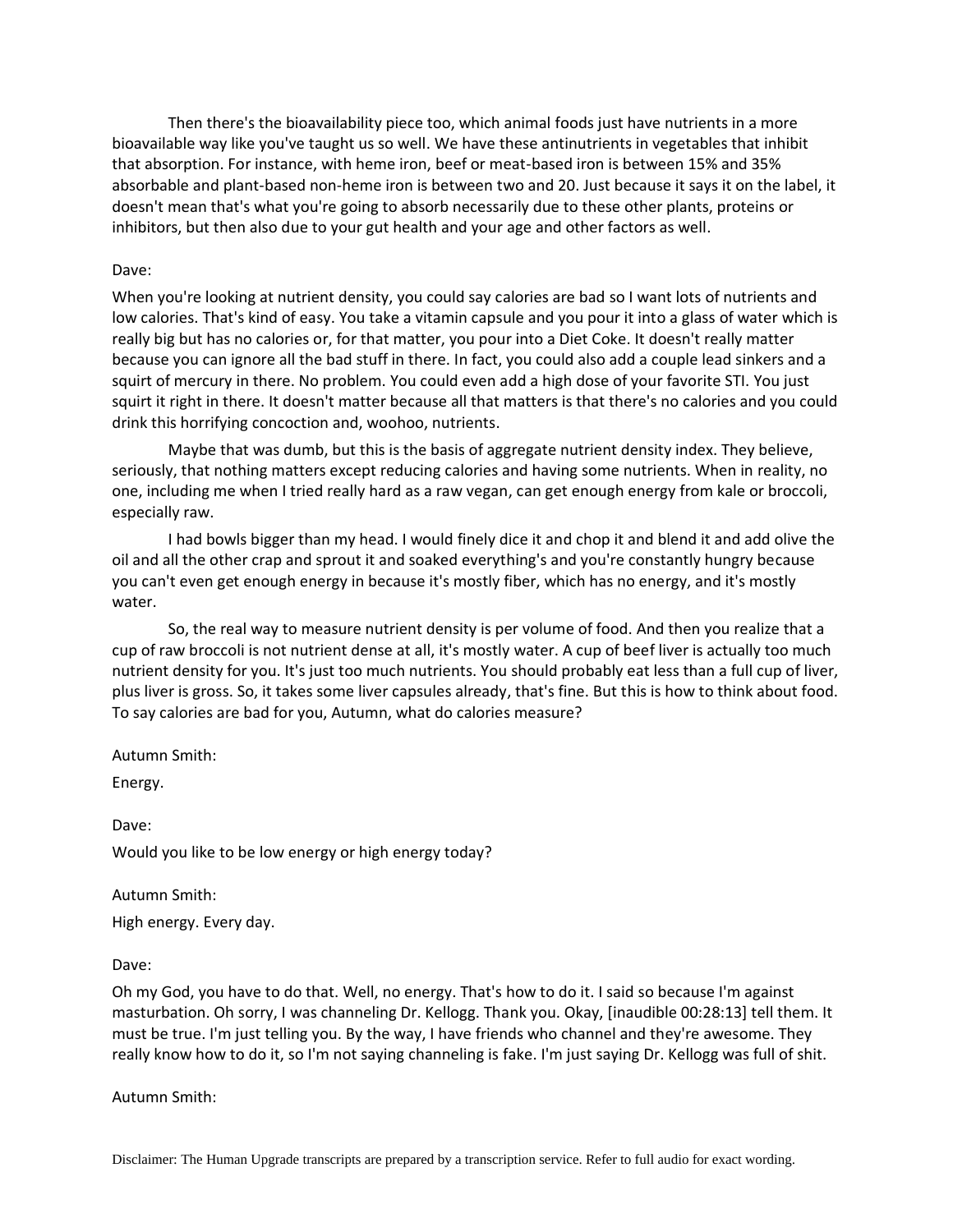[inaudible 00:28:24].

Dave:

Literally. He was a vegan.

Autumn Smith:

I'd agree.

Dave:

He just [inaudible 00:28:26], right? It was all that fiber.

Autumn Smith:

And methane.

# Dave:

And methane. All right, I'm having too much fun with this because this is my favorite topic because I got so sick when I was vegan and because I was intentionally trying to do it to be healthy. When someone tricks you to drink diet soda to lose weight, knowing it makes you obese. So then, you just drink more diet soda. Or the vegans do the same thing, they go, ha ha, we're actually traumatized so we're going to tell you not to eat meat. We're going to tell you it's good for you knowing it'll make you sick, so you'll eat more non-meat. It's like these weird sick perverse little things going on. I don't get it.

In order to eat a steak, do you have to vote Republican?

Autumn Smith:

No. Absolutely not. That's regenerative agriculture, is bringing those worlds together.

# Dave:

[inaudible 00:29:20], right? It ruin the whole party system. That's one of the problems having the grass bag. It's like, I want to put on my cowboy hat and get on my 50 cow and then I can eat a good redblooded steak. But then, I can be regenerative. If you're regenerative, apparently you just have to eat those cattails because apparently there's something edible in the middle and then you're like low testosterone. It doesn't work.

Bottom line is it's an apolitical thing, regenerative ag. It isn't red or blue and you can't put it into tribes. It's either I care about my own medical and health sovereignty and I care about the world I live in because it matters, or I don't. You can't put that in a party. I want to make that really clear. You can try and put it... Also, you don't have to support a certain sports team or believe that one country in a conflict is right versus another. Dude, you get to feel good or you get to not feel good. You get to create a world where your kids can have kids or they can't have kids. That's all this is about. Anyone who tries to put you in a group about this is misguided.

That said, you and I both know a lot of really goodhearted vegans. Are we 90% aligned with what they want for the planet? Yes. It's just a false assumption that it's going to be good for you or the planet. It is not real. That's not how it works. All right-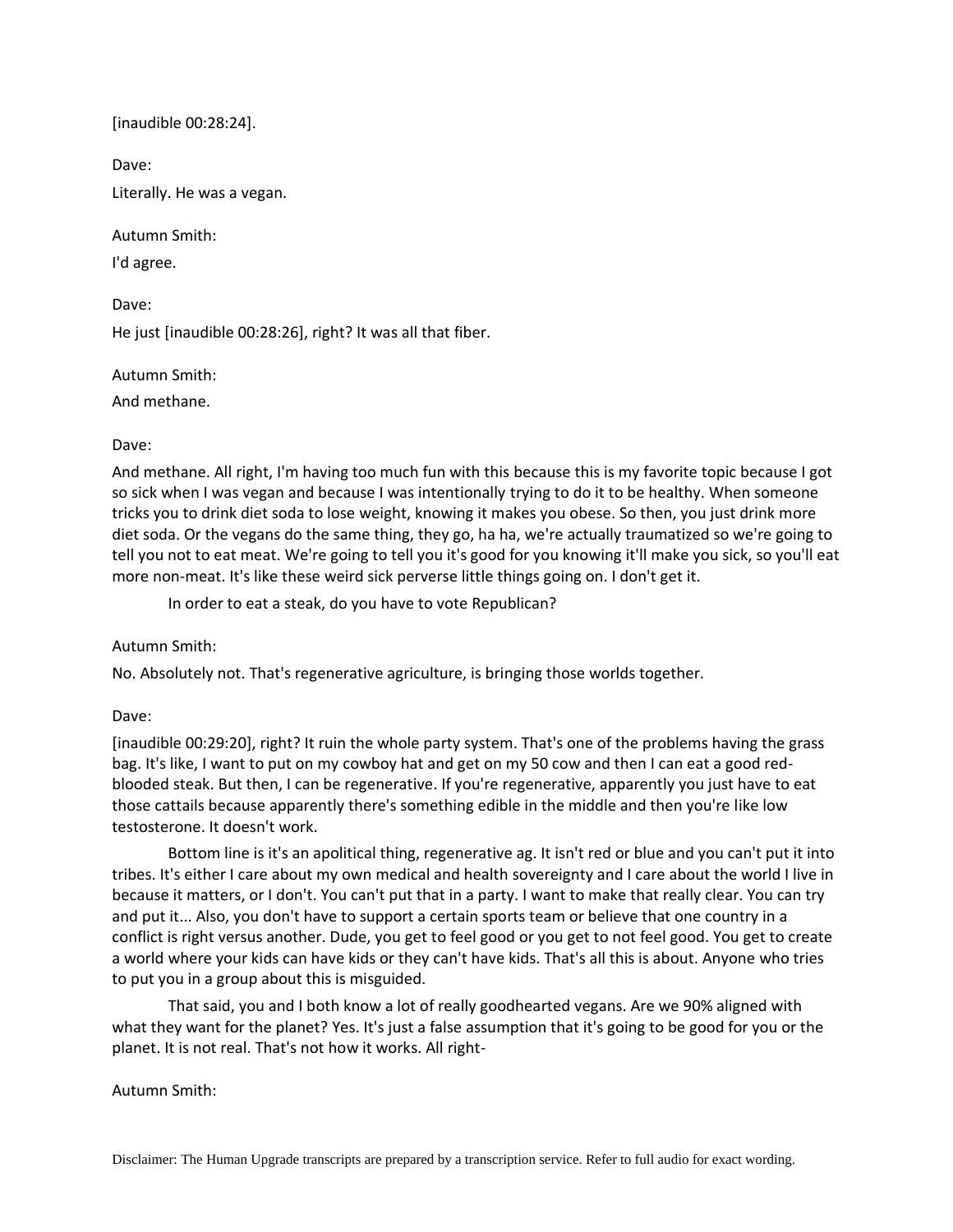But I couldn't be more... Yeah, I do feel the same way. I love a lot of vegans and I love their heart and I share their heart in a lot of ways.

Dave:

I do too, right? I've spoken at David Wolfe's big vegan conference. I'm like, "Guys, I'm a lacto-ovo-beefoporko vegetarian. I hope we can be friends."

Autumn Smith:

Do they accept you?

Dave:

They actually did. I came back the next year and two-thirds of them were adding ghee from grass-fed cows to their formerly vegan diets. David now sells ghee. I gave a talk about how-

Autumn Smith:

Wow.

Dave:

... ghee helps you unlock your vegetables. So, these are people who want to be healthy and they care about animals in the planet the same way I do. I don't eat industrial meat because it's evil, but I eat my own meat. I know because I looked it in the eye before we killed it and I ate it. I thanked it and it thanked me. It was an energetic exchange that was valuable and it was sacred and it was completely in integrity. Anyone who says it wasn't seriously needs to do EMDR and get a therapist because that is how the world works. It is a sacred connection between humans and animals that has existed for many thousands of years. And there was nothing wrong or gross about it.

Autumn Smith:

Yeah. I couldn't agree more.

Dave:

You run a company that makes high quality grass-fed meat. So, yes, you and I might both be biased in that I think coffee and meat are both good for you. I have a caffeine tattoo on my arm, but the muscle that holds up the tattoo is made of grass-fed meat. So, there's that.

Autumn Smith:

I need one.

Dave:

There you go. You also could have made tofu bars in the same amount of energy. This is what people don't understand about entrepreneurs, is that there are some out there who are just I'll do whatever is necessary to make money. Those are actually evil. There aren't that many of them, but there are some. Usually they're copycats. They'll find something good and then they'll make a cheaper version of it that's not as good and say it's as good. But then, there's other ones who were like I'm going to put my time and energy for 10 or 20 years into something that I think matters more than anything else so I can be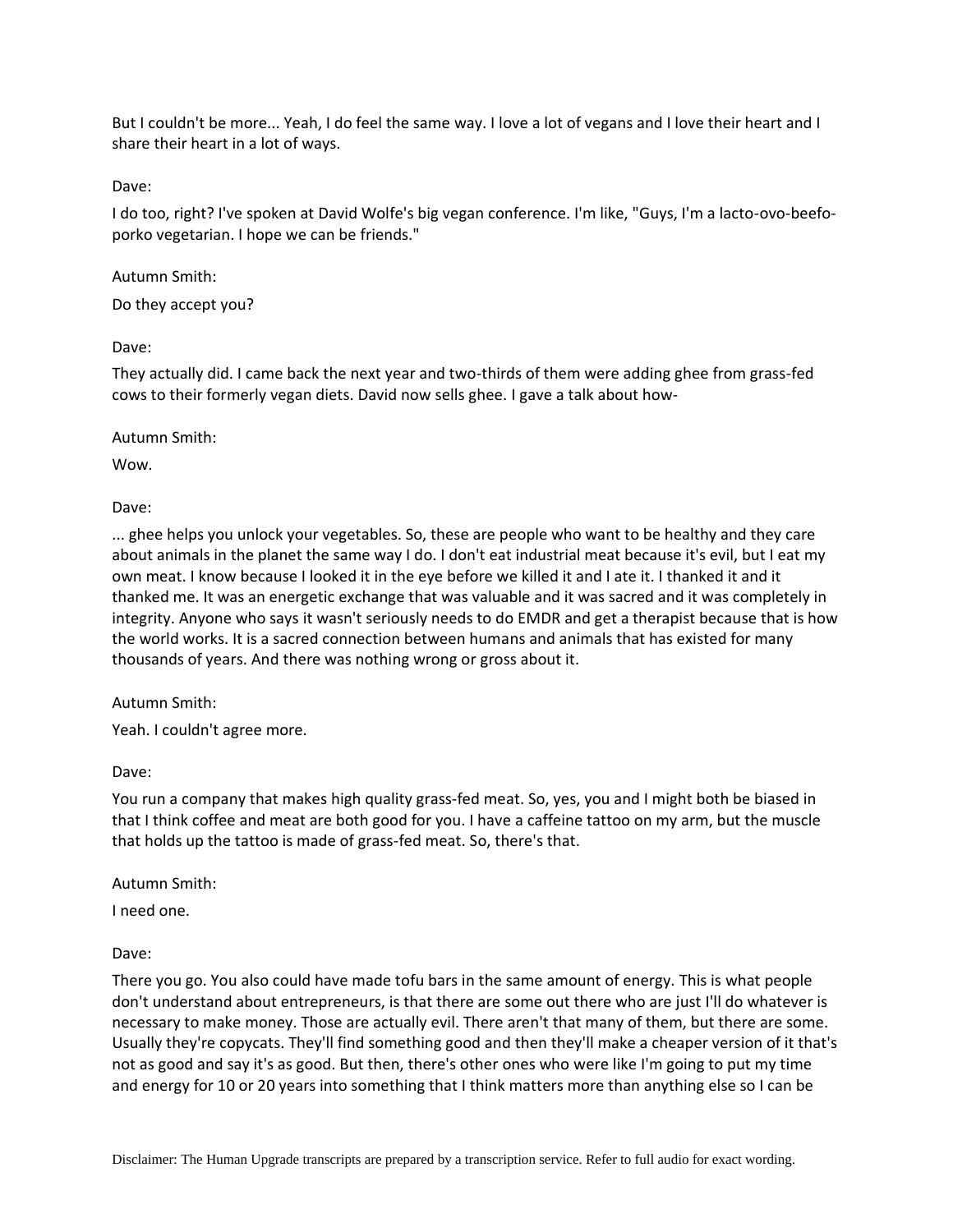better. That's what you do at Paleovalley for almost a decade now. What's changed with grass fed over the past almost 10 years that you've done it?

# Autumn Smith:

You know what, I think what's changed for us is just the fact that knowing there's different flavors of grass feeding. When we first began, we were, okay, grass fed, that just means they're out on grass. We didn't understand this regenerative component until, really, my son was born and we started to really get to know the farmers that we were working with and they told us about, oh no, continuous grazing can still be detrimental to the environment. It's what a lot of grass feeding operations are still doing.

We learned these highly managed systems that incorporate cattle and moving them around just like Dave's doing. They have a potential to heal the environment and create really nutrient dense food and restore ecosystem and biodiversity and the health of the soil biology and the fungi and the microbial fungi and all of that when it's done really well. That was really exciting to us that's why we actually ended up founding our second company solely based on regenerative agriculture. Now, Paleovalley is also solely based on regenerative agriculture.

But the thing in grass fed that really changed for us, A, the trajectory is good. People are getting more interested in it, but then understanding the nuance and the very many flavors of grass feeding was an integral part for us too.

## Dave:

I've done my best over the past I guess 11 years now to put grass fed at the very top of the list of awareness, things that I'm working on, because it's fundamental to being healthy and it's also fundamental to... If I'm going to live for another 140 whatever years, which is my plan, we're going to run out of topsoil in 60 years and I'm starting to pay attention to that because I'm going to have to deal with that. I don't want to have to eat my neighbors, but I'm willing to.

# Autumn Smith:

Well, I'm glad you live not by me. You're in Canada, right? But yeah, no, you're right, though.

### Dave:

Canadians are polite. They say they're sorry before they lay down on your grill. It's ridiculous.

### Autumn Smith:

They are pretty kind people. The thing that I noticed too when I learned is that a lot of people right now are focused on sustainability because it's important, like you said. But when 75% of our Earth's land has been degraded and when we only have six years of topsoil left, we can't sustain that. We have to regenerate. There has to be an upward trend. We have to reestablish it to a more worthy state. And so, that's for us what regeneration, why [inaudible 00:35:31].

### Dave:

I can sustain it on my farm and you probably can on your farm. It's just all these people eating fake burgers right now were going to come and try and see a little couples of our soil to grow pea protein. It's not going to work out for them because my cows will bite them. Let's just put it that way.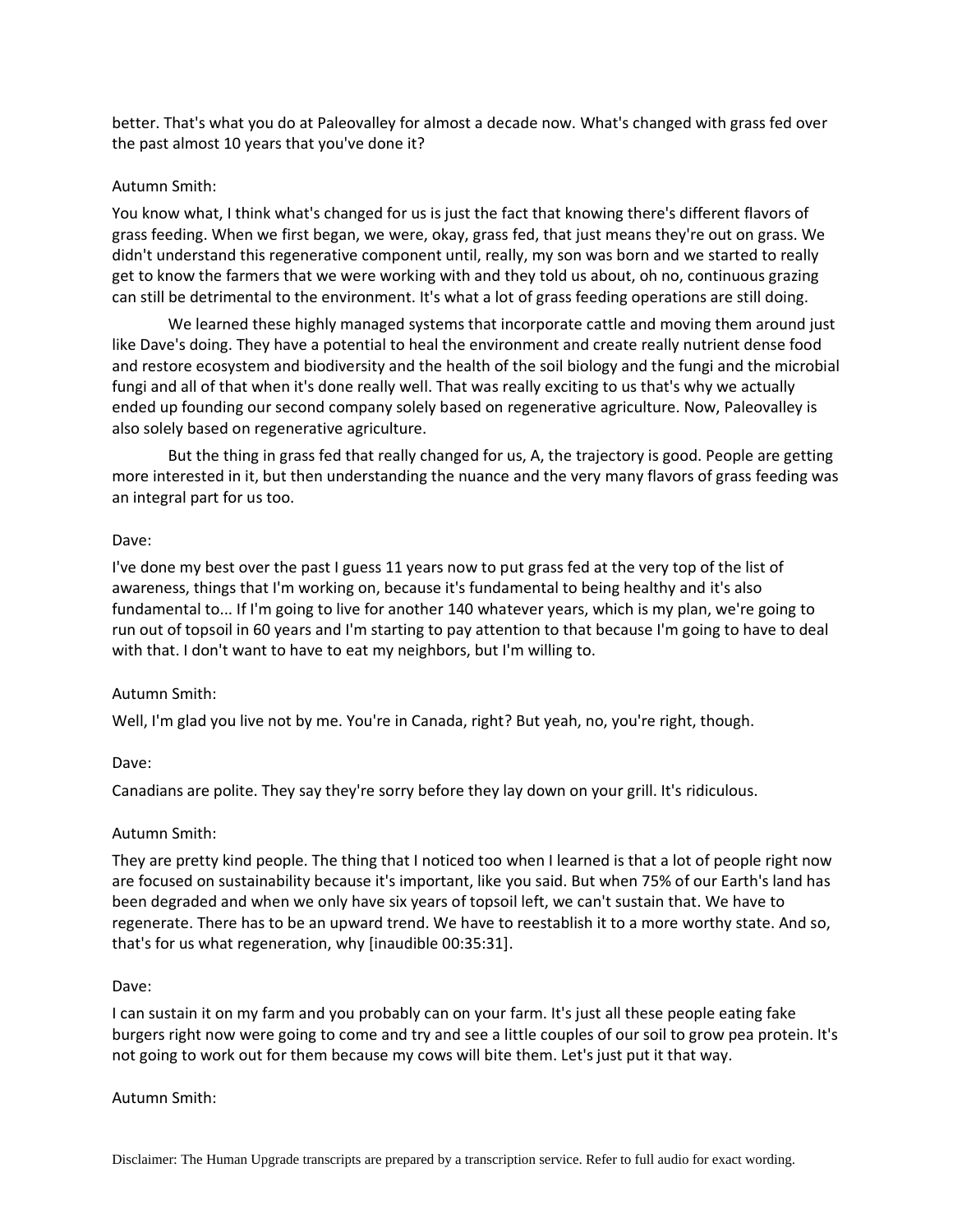Yeah. And you saw. Like you said, every farm, there's context, right?

Dave:

Yeah.

## Autumn Smith:

Everyone's different, but you saw the analysis from White Oak pastures, I'm sure, where a pound or a kilogram of beef released 20, I think it was 33 kilograms of carbon into the atmosphere. Actually, beyond meat, they did the same thing and it was four. So, appreciably better than conventional meat. But when you had regenerative and raised beef, it was actually a carbon sink and it was negative 3.5. So, essentially you'd have to eat a regeneratively raised burger to offset your beyond meat burger which I find very fascinating.

## Dave:

You also have ... so for the carbon stuff and also from the phytic acid perspective. The first chapter of the Bulletproof Diet, I think first part was 2011, if I remember it, 2014 or something like that. It's like, guys, oxalic acid, lectins and phytic acid in plants are coming after you and so are microtoxins and so are histamines. All of those, over the past 10 years, we've been going deeper on each of those different angles. There's been big books about just lectins.

But phytic acid hasn't had its moment in the sun yet, but it's about to get it. This is the thing that's blocking your minerals. In fact, we know about it so much because chickens and cows, if they're fed grains that are high in phytic acid, it affects their growth rate. They actually have to had enzymes to help the animals grow. But when they give it to you, they don't give you the enzymes they give to cows. Cows have three stomachs so they can break down phytic acid, so they can build up that precious zinc and copper and magnesium and things like that that they need in their tissues so that we can eat their delicious grass-fed ribeye, which should grow on trees, but don't. All right-

# Autumn Smith:

Yeah, and to... I was just going to say, because our mineral levels are actually lower than they've ever been in our food anyway, according to a recent analysis.

### Dave:

That's why Danger Coffee's full of trace minerals because I'm like, we got to put this back in everyone. Even if they don't eat meat, we can do something. Just drink it every morning.

Now, you have two companies though. Paleovalley is doing really well. My kids love the Paleovalley stuff and they actually fight over them, true story, whenever you guys send it to me and I sneak it over the border up here into Canada. What's up with your new company, though, that's doing grass-fed meat? Walk me through the difference between the two companies.

### Autumn Smith:

Okay, so Paleovalley was just a company that I created when... I actually had IBS for over a decade. My husband begged me to try dietary change, which at the time seemed so silly because all the doctors told me it wouldn't matter. But what I did, when I did the paleo diet, all my symptoms went away. It was miraculous. I actually was on a world tour at the time And I couldn't quite figure out how to maintain this lifestyle. I was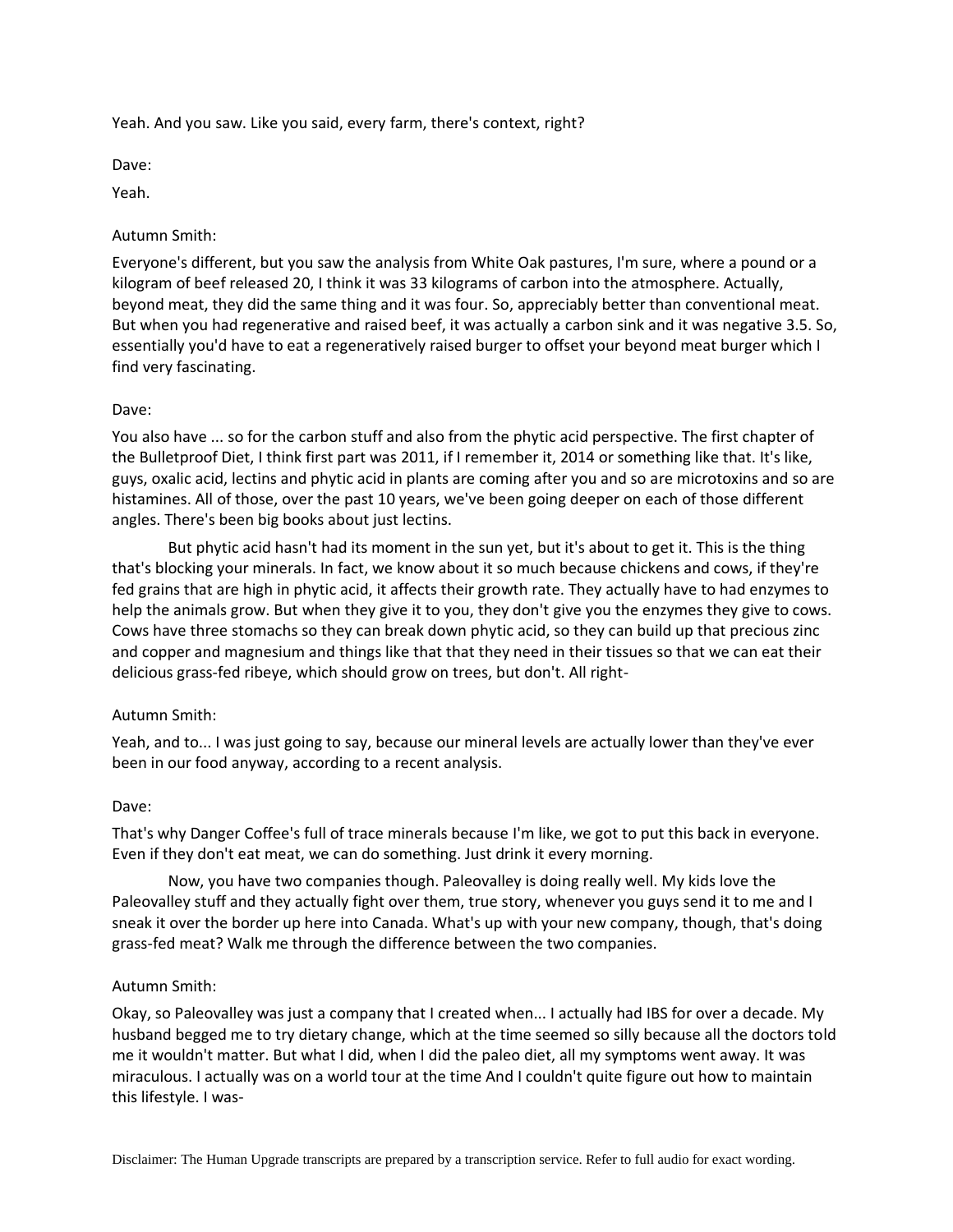Dave:

It's hard.

## Autumn Smith:

It's really hard. I was in a different country every day. I was like, wow, this is not easy to maintain. I was eating pistachios, apples. Anyway, when I got home, I said, I have to make this reasonable for people because I didn't want to spend my life in the kitchen. And so, we just started with the grass-fed beef stick because it seemed to be animal products were really important and subsequent research has shown really important for mental health, which I definitely struggled with. We just went from there.

Oregon Meats or Oregon Complex came in because I got pregnant and I got tired. My husband tried every which way to sneak liver in, and I couldn't. It's not happening for me. So, we put it in capsules. We have an apple cider vinegar complex and a food based vitamin C. But at the crux, it's just really high quality, the best quality we can find, organic and regeneratively raised all the time, never cutting corners, never adding weird additives, and just the staples that you can have around for your daily whatever, whatever you're doing, to keep yourself really, really healthy.

Wild Pastures is actually, after my son was born, it was knowing the farmers and them teaching us about the nuance in regenerative ag versus just grass fed. We were learning that these other box meat companies were actually bringing the meat in from other countries and I thought, wow, we're just missing a giant opportunity to create an incentive for American farmers, create food sovereignty, create rehabilitation of the soil biology. And so, we just created a network. These farmers were telling us, "We love these regenerative practices, we think there's powerful potential, but we don't want to market ourselves." And so, what we did was-

### Dave:

That's Wild Pastures. That's the name of that company.

# Autumn Smith:

That's Wild Pastures. What we did was we keep it at wholesale prices too. We don't want this to be an elitist thing. We were hearing people really had a heart and wanted to participate. They couldn't find this kind of meat, and then when they did, they couldn't afford this kind of meat. And so, we just wanted to break down both barriers.

And so, Wild Pastures is just meat delivery, 15- or 25-pound boxes, all regeneratively raised, all from America and then we deliver it directly to your door. So, we also break down that convenience barrier, which is such an issue for people. We use local deliver deliveries, compostable packaging. We're using solar powered facilities. We have one electric car. We're hoping to expand that, but we are just thinking of the environment in every single aspect of our company.

### Dave:

I love this idea. Something that I have done for a very long time is I order 50 or 100 pounds of red meat at a time since 2005 because it's so much cheaper when you do that. If you get a lot of ground, it's usually maybe half the price of what you'll pay by going and buying it fresh. What you don't understand is that when you go and you buy that fresh food, it's actually not fresh. It's been butchered sometimes six weeks ago and it's held in these big cryo-sealed wet bags of meat that preserve it for a long period of time and keep it wetter so they can charge more for it. It's called wet aging, basically. Once they take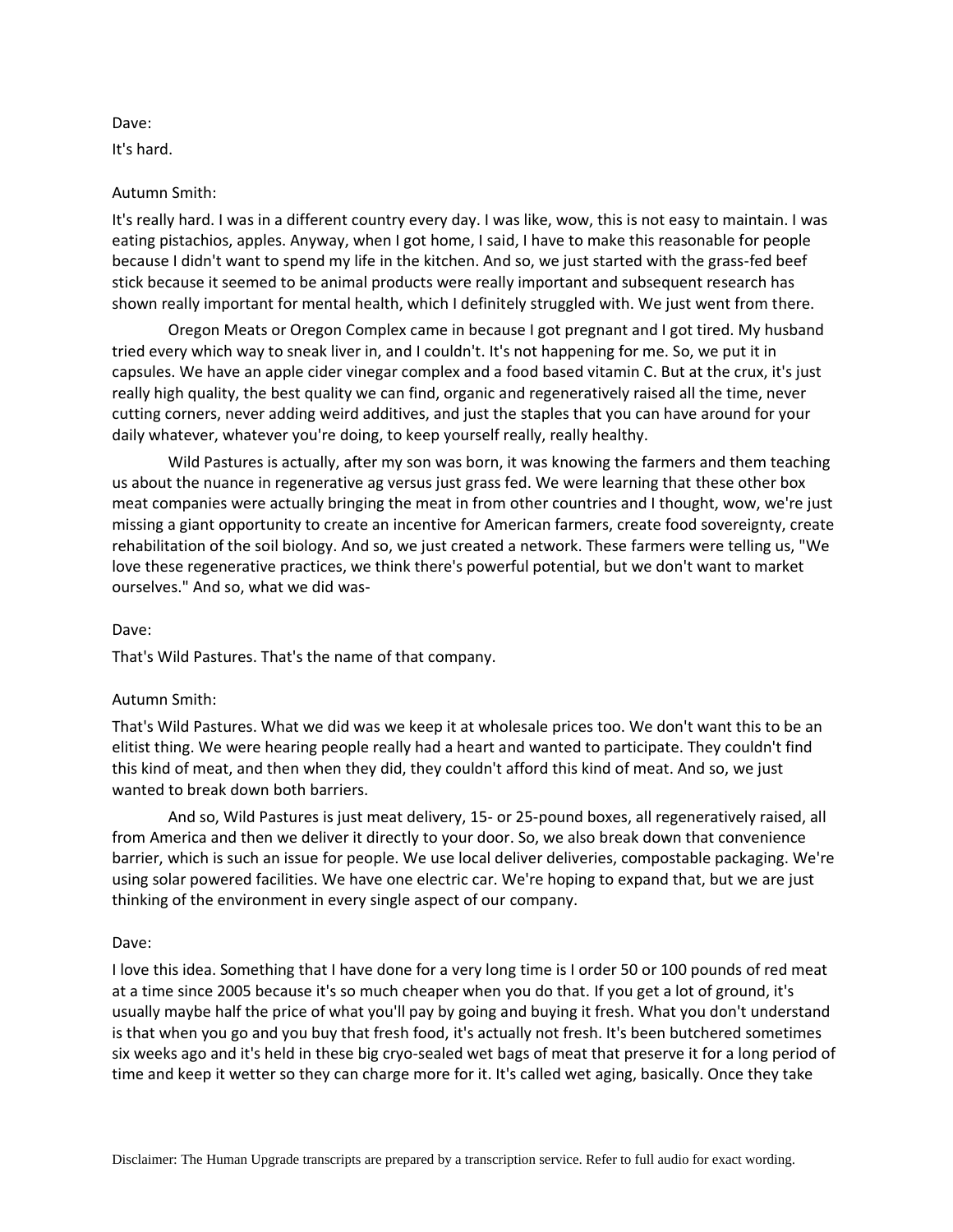that out and they cut it open, they put it there as fresh meat, yes it hasn't been frozen, but it's gone through a lot, let's put it that way.

Since I have my own animals and since you know this because you work all the time, it turns out the amount of time that the animal was spent hanging after it's butchered changes the flavor, but it also changes the nutrient profile and all that. So, I'll just say, going to the store and buying a defrosted grassfed ribeye for 25 bucks, that's an amazing luxury. But if you want a grass-fed ground and you ordered it from Wild Pastures, you're going to pay a small fraction of what it would cost for what we expect it to be. Yes, you can have a very healthy pound of ground meat cooked with some veggies. It takes one pan. That's what I've done for the vast majority of my meals. Now, though, I have my own animals so it makes it easier. I just go out and take a bite of one. It's totally fine.

## Autumn Smith:

I haven't done that, but maybe I should.

Dave:

So, how long a cow there works is-

Autumn Smith: So normal. Well, that's good.

## Dave:

All right. So, Wild Pastures. You have one electric car. How do you deliver at all 50 states? Or do you? What's the delivery range for Wild Pastures?

# Autumn Smith:

That's what I'm saying, we are doing the best we can. Where we started, we weren't able to afford them, and now we are. We're moving up the chain. But yes, we just went national. We're trying to get little warehouses in every region. Right now we have the one in Southern California, one in Phoenix, one in Denver and we're working on getting one in Atlanta. But, yes, everyone in the United States can order now. We're doing local deliveries whenever possible, UPS when it's not or FedEx when it's not, but we're working. We're just hoping to get bigger and bigger and to make it tighter and tighter as we go.

### Dave:

One of my dreams when I started the Upgrade Cafe in Santa Monica about, oh geez, eight or nine years ago, it used to be called the Bulletproof Café, it was that I wanted to have regular grass-fed, grass-finish beef only on the menu. I've maintained that the entire time even through the pandemic and everything, but I wanted to feature local ranchers. For these three months, I'm going to just pick a local ranch and just shine a light on why their meat is special and charge an extra dollar or two that goes to the farmer for their meat for that period of time. I got blocked. I got blocked because the requirements for restaurants to sell meat, for how it's butchered, are different than for you or me to buy meat that's frozen or buy at the local farmer's market or something, so we couldn't do it.

What people don't understand is that the big meat companies, most of whom now are owned by China. They're not even owned by the US. They control butchers. These regulations to require small farmers who take great care of their animals and name them the way that we do and actually really put love and attention and care and nourishing into the animal, sometimes you have to truck it across a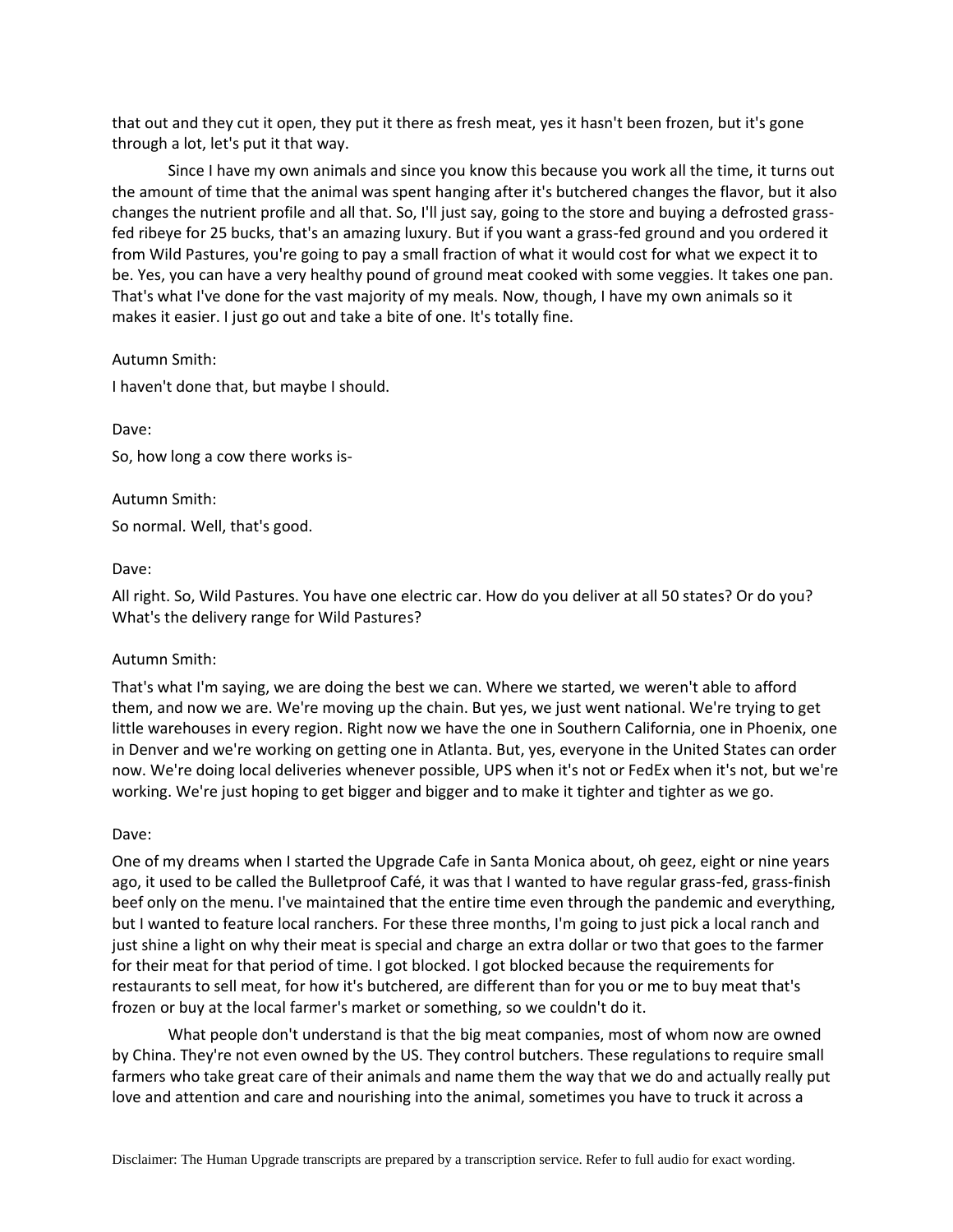state to a traumatic low-quality butchering facility because of law that was put in place by the people who own the butchering facilities. It's really not cool. And then they put laws in place so restaurants can't serve locally sourced beef in many states, it all depends. California blocked that.

How do you get around that? Is your stuff... I guess you can't serve a lot of it in some restaurants in some states, but you're sending it directly to consumers who are free to eat it if they want the best stuff.

## Autumn Smith:

Exactly, yeah. We haven't had that same problem. We actually just opened a restaurant in Colorado.

Dave:

Oh, nice.

## Autumn Smith:

Yeah. Because we were long in ground beef and there wasn't a great grass-fed burger place around here, so we opened one. There's no sugar in the whole place, the fries are cooked in tallow. It's just everything that we believe in. In Colorado, it's possible. I'm sorry about California, though.

## Dave:

Yeah, lots of things are not possible in California, like sanity and low taxes.

## Autumn Smith:

Yeah. I used to live there. I know it well.

### Dave:

Yeah. It's been a long time for me. All right, let's assume by now people listening are saying, okay, there might be something to this grass-fed stuff but I'm still not convinced. What studies have you seen on what happens when you feed cows grass? Tell me about secondary compounds and what those are.

# Autumn Smith:

Oh, fascinating. Yeah, so the literature's all over the place, but we know that higher levels of antioxidants, more omega 3s, better fatty acid ratio with secondary compounds.

[Dr. \[Frederick\] Provenza,](https://www.nature.com/articles/s41598-021-93100-3) he's such a champion in this area. He's doing a lot of these metabolomics analyses where he's looking at 50,000 of metabolites and he's finding that they change dramatically and the levels of these secondary compounds are so precipitously enhanced when diverse forage is fed. So, you're getting the lowest level of secondary compounds when it's a monoculture or one type of grass, and then in middle and in the highest levels when it's as diverse as possible.

These secondary compounds are anti-inflammatory, antioxidant, antifungal, anti-cancer. They have a number of different benefits and we've just brushed past them. Luckily, I'm actually getting ready to do my dissertation and Dr. van Vliet is going to see... We already just established that the amount of secondary compounds are far higher when the animal eats grass, but what we need to look at now is what does that matter for human health.

Dave: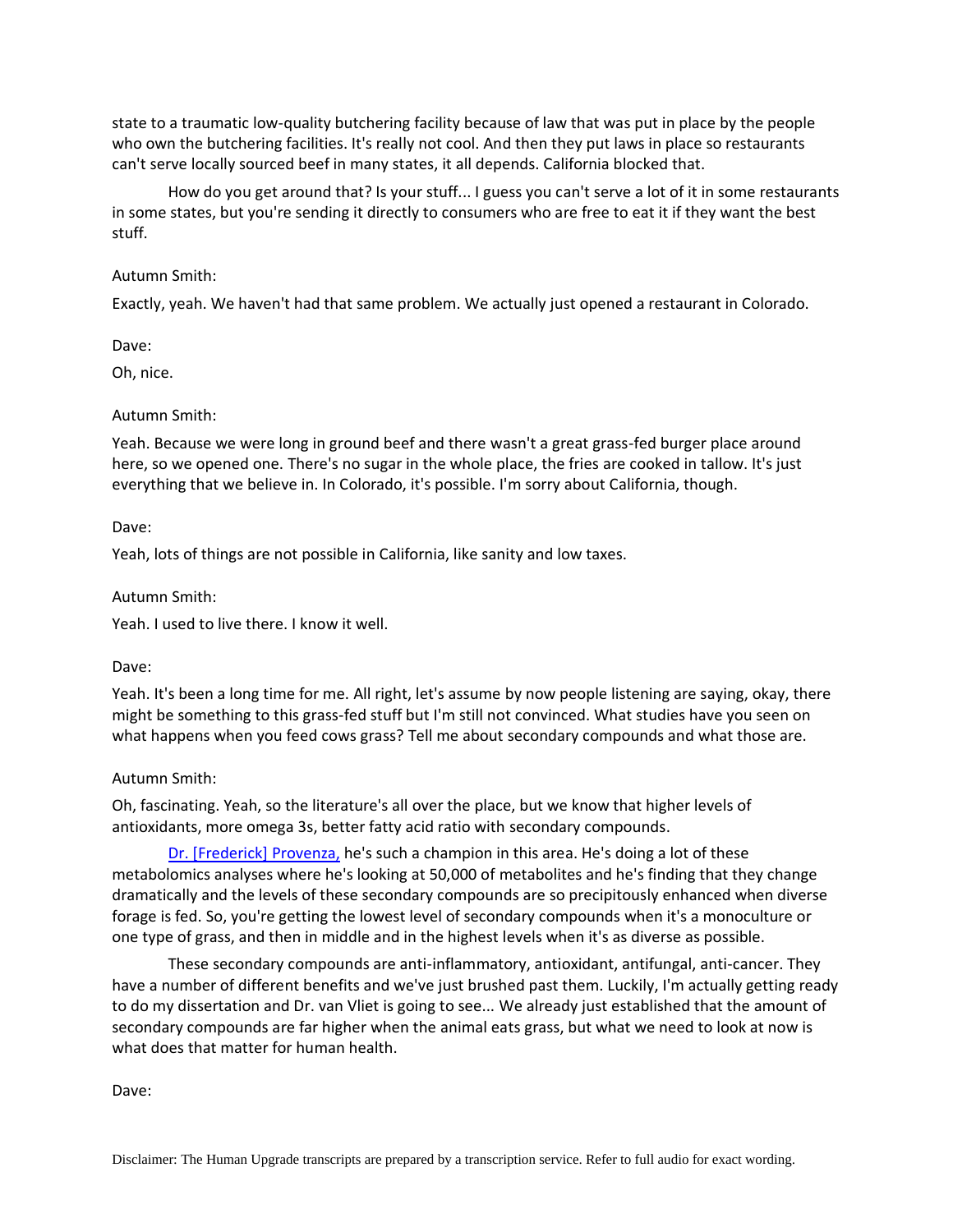Right.

## Autumn Smith:

There was a really preliminary study in kangaroo. Do you know this study?

Dave:

No. Do tell.

## Autumn Smith:

Okay. It's a beautiful study in 2010, where they looked at eating wild kangaroo consuming grass versus a feedlot beef and what did that do to levels of Interleukin 6 and CRP and markers of inflammation right after the meal. It was a crossover trial, so people ate both. They found dramatically lower levels of inflammation in the kangaroo.

Now, of course this is confounded because it's not a cow to cow comparison, but what Dr. van Vliet at Utah State is now doing is running that same trial cow to cow. Not only feedlot and then regeneratively raised but then also plant based. And so, we'll be able to ascertain exactly how that affects human health even though we can probably assume it's going to impact it favorably.

There's been other research in cheese to suggest it does and even a few studies that showed lower levels of triglycerides. But, yeah, the missing piece is how does this matter for human health even though we can definitely say there are clear differences in the nutrients when an animal fed grass and grain.

### Dave:

I want to see someone do a study and maybe someone who's working, one of the professors you're working with can do it, I want to see red end process meat where they see industrial meat and all the nasty things that they do to it versus grass-fed meat. It's like, oh, you mean they're different? Because we know that they're different, right? There are so many different points there, but no one's just done a whole thing. Eventually, every time someone says plant-based protein, you can laugh at them because it's a with plant-based protein. Because they all do different things. Who would've thought, right? Like sarin, the nerve gas, is a plant-based protein. It does something different than hemp protein, at least last I heard. So, do that. Right?

We could also look at red and processed meats all run together like that and go, oh my God, they do something different than carefully cooked, carefully raised meat. And so, if someone says animal protein, animal fat is bad for you, they're dumb. If someone says, plants are good for you or bad for you, they're dumb too until they tell you which meat and which plant. It's just more specific than that, but I think you're going to really shed some light on that when you say here's what happened to humans who ate it versus just it happening. Are you going to work at the genome?

Autumn Smith:

Yeah, and the other-

Dave:

Yeah, go ahead.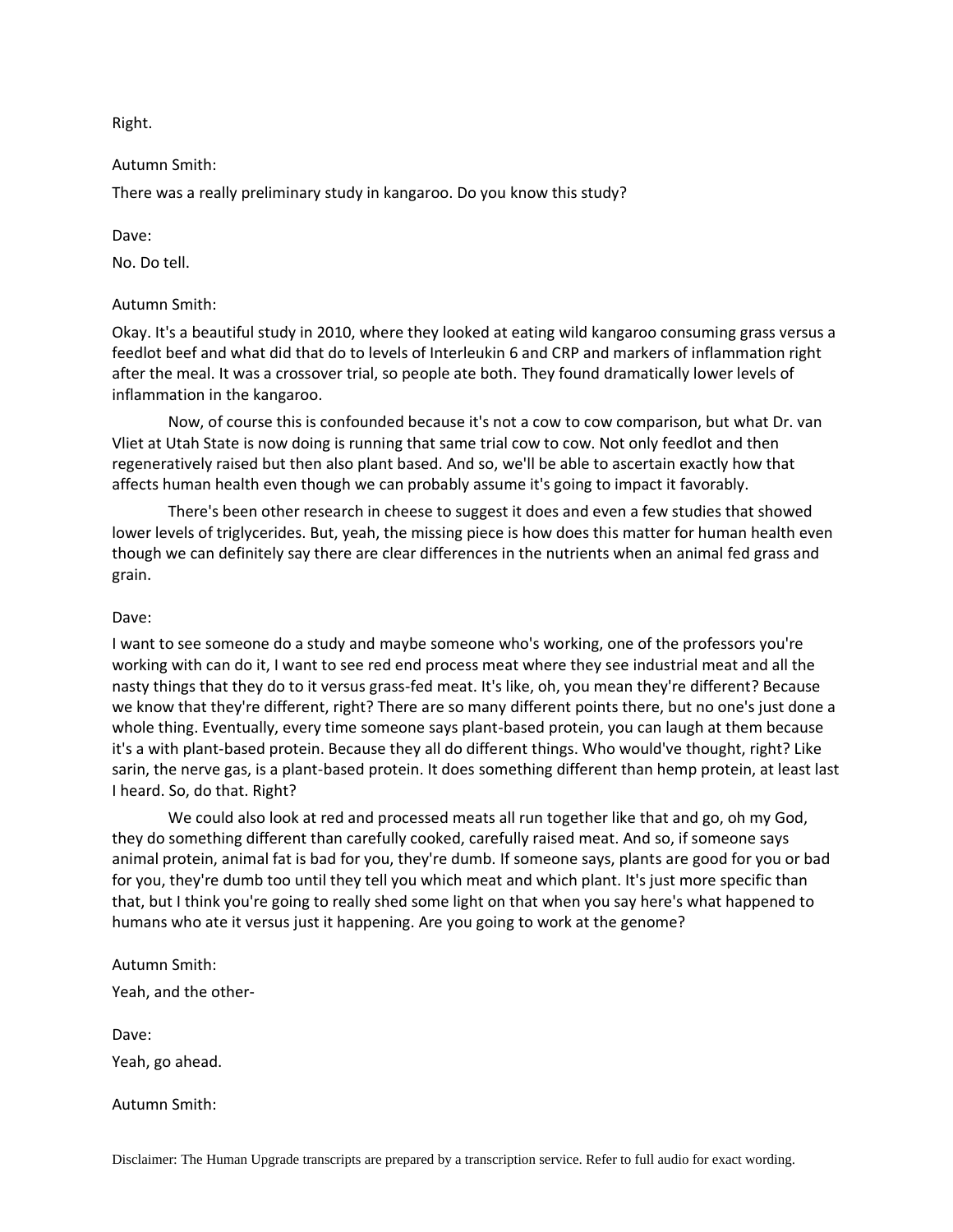Am I going... Oh, gosh, the genome?

Dave:

Yeah.

Autumn Smith: Is that what you're going to say?

Dave:

A-ha.

Autumn Smith:

Gosh, I hope so. I also want to look at the microbiome even though Dr. van Vliet has said the changes won't necessarily be meaningful in a small trial. I don't know exactly what they're looking at yet, but I can say, and this is really cool too, another project he's doing is not only what happens when you eat one regeneratively or grass-fed meal, but what happens when your whole diet consists of that. Those are longer trials. It'll be a few years, but I think you'll see amazing benefits there especially if you can see a benefit in the very beginning in that one trial, at least in 2010.

## Dave:

Okay. I think we're going to learn a lot more about that. As a final bit of learning for listeners, can you talk to me about the incredibly bizarre labeling that's on meat? I raise meat, I know a lot about meat. I walk into the store and I'm just like, if it's not grass-fed, grass finish, I'm not eating it. I don't have to pay attention to all the garbage-y marketing underneath it.

### Autumn Smith:

Cage free, free range. You know what, that just doesn't really mean what we think it does because a lot of times it just means there's going to be a door somewhere that they could access but probably don't and that they're still in cement blocks, thousands of animals together. I wish that meant more. That one's kind of evil.

No added hormones on pork or chicken, that's illegal. That's distracting you from the other more important questions. Made in America is a crazy one because you can actually just process a product in America and have it brought in from another country, so I think that's pretty evil,

### Dave:

Including meats, right? You could literally have a chicken that was raised in China on an industrial waste site and bring it in and they'll say made in America.

### Autumn Smith:

Exactly. I think it's really important, especially post pandemic, people want to know they're supporting America and creating that food sovereignty. That just blows that out of the water, and that's exactly why a lot of the other meat delivery services, their grass fed but they're not domestic. So, I think that's kind of evil.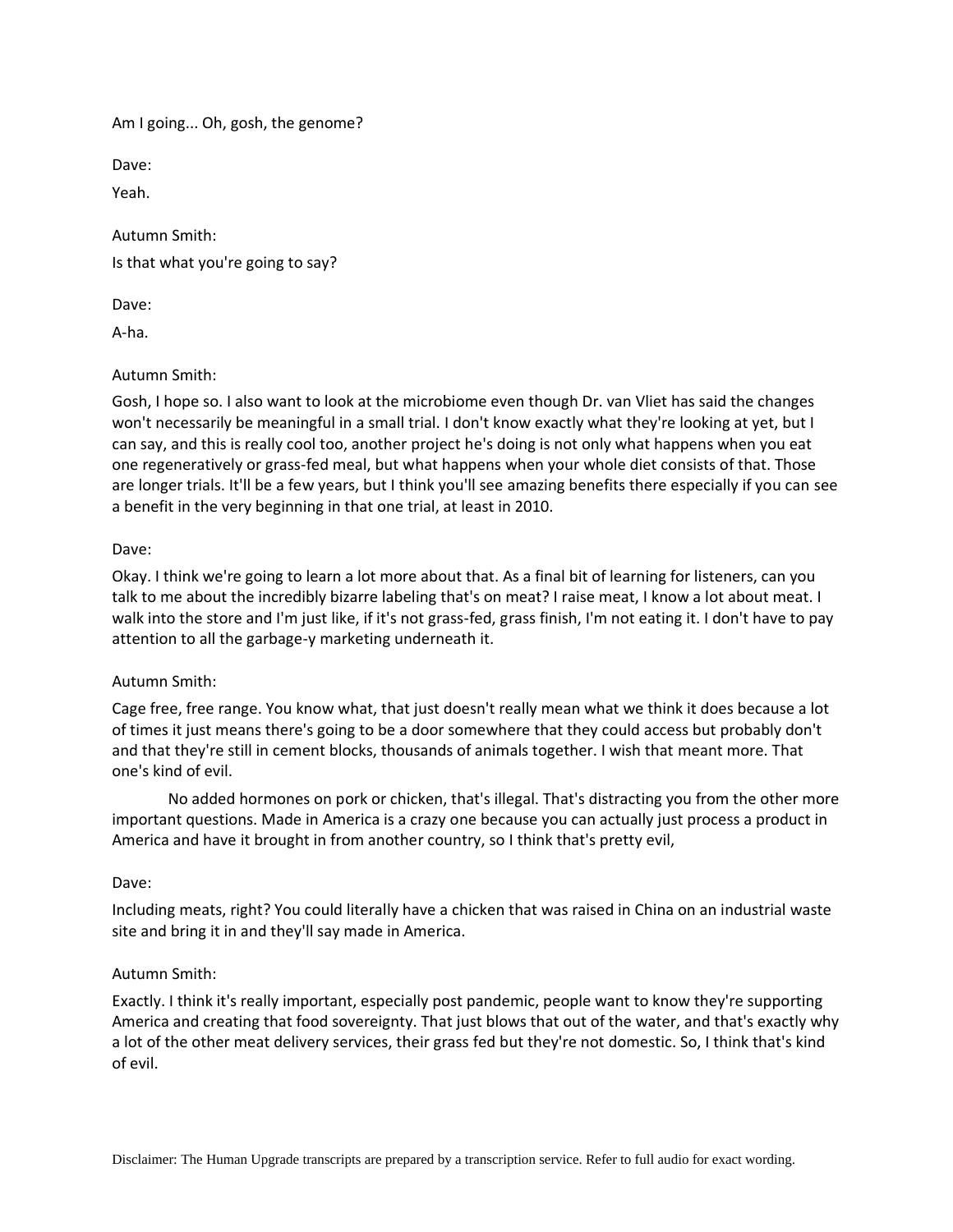I think that humanely raised is evil. You want a third-party certification to make sure that the animals, if that's something you care about deeply, because humanely raised, there's no regulation there. And then lastly, I think grass fed, I think it's tricky because it's not regulated unless you get something like American Grass Fed Association who's coming in with their third-party certification and they're making sure that these animals are eating only grass for their whole entire lives and on and on. But just grass fed as label, slightly evil. I'd say it's the least evil, but it's slightly evil still.

Dave:

Okay, slightly evil but not that bad.

Autumn Smith:

Yeah.

Dave:

Okay.

Autumn Smith:

I think it's... Yeah, it's on the evil scale.

Dave:

All right, and then when you're going to eat it, if it says grass fed but it doesn't say organic, what do you think?

Autumn Smith:

Ooh, yeah. That's a good one. Oh yeah, I forgot, organic too, also, doesn't necessarily mean the cow is eating grass or on pasture. And so, yeah, for me, I like American Grass Fed Association's label better than organic, but if it's organic and grass fed and American Grass Fed Association certified, I think that's best-case scenario.

Dave:

I've never seen that, but I would eat that if I saw it. I look at the organic standard as being, I wanted to pay more and I probably bought it from a big company because, especially in coffee, the organic standard puts small farmers out of business. It's so expensive to meet all their paperwork and stuff that you have to sell your small family farm that you've had for five generations to a big company so it can be organic so you can get a dollar or pound more.

Fair Trade Alliance, coffee is far better. When it comes to grass-fed meat, I want to see grass fed before I want to see organic. Yes, it'd be nice if they didn't spray, but you're not going to spray Roundup on your grass to feed your cows because it kills the grass, right?

Autumn Smith:

Yeah.

Dave: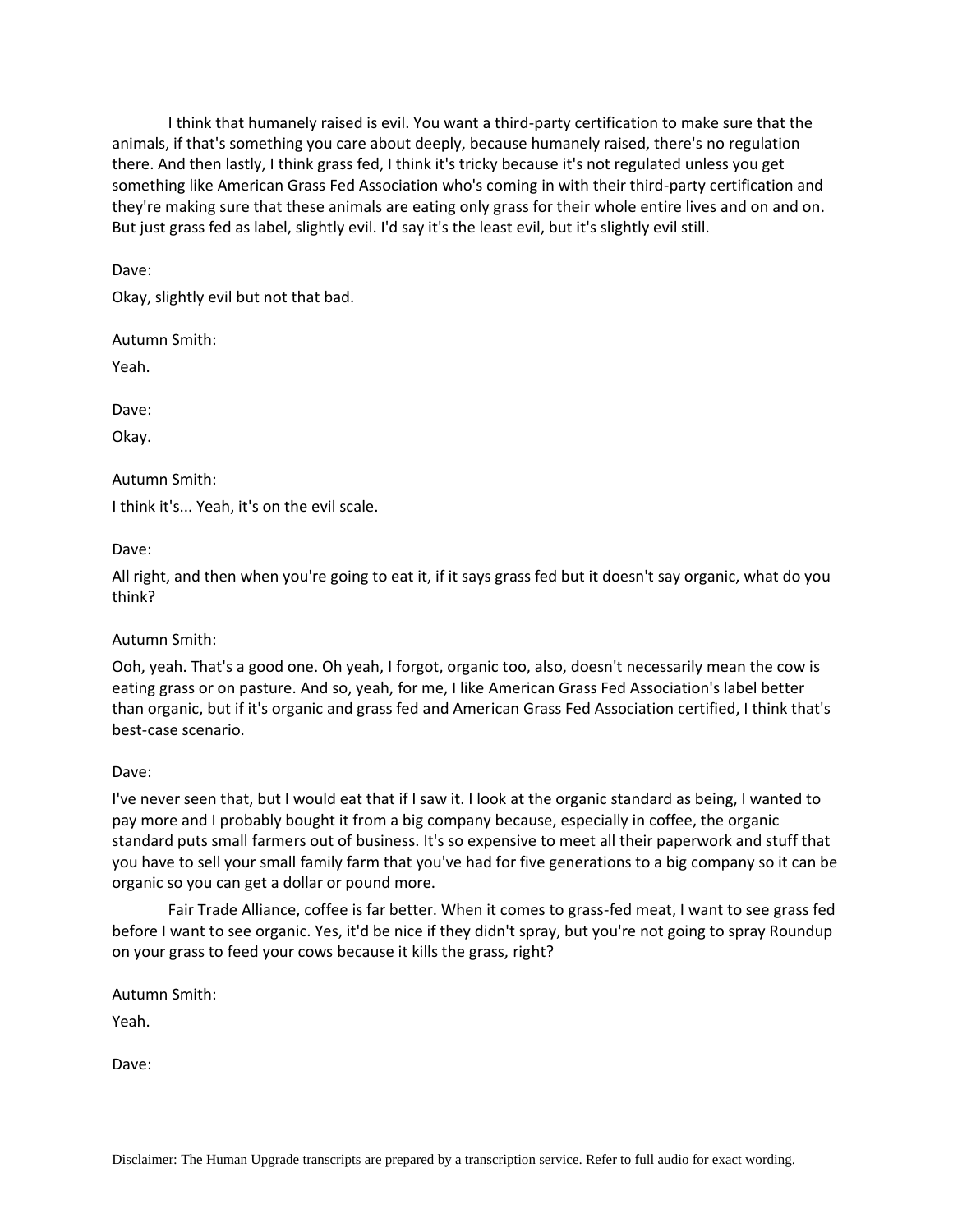So, you generally don't have to worry about it. If it's grass fed and grass finished, you could do it. But you could feed genetically modified dried grass to cows, and a few companies do that. But even then, I think you're better off because even the genetically modified grass probably wasn't sprayed of glyphosate. Any thoughts on that?

## Autumn Smith:

Right. No, I would agree with that. I would absolutely agree with that. We actually, in the beginning of our business, we worked with a lot of those farmers who couldn't necessarily obtain that certification because they just didn't have the resources. We worked with them and we found out, yeah, most of them are not doing anything to the soil or to the land that would harm it anyway. They are good people who just had a smaller system. So, no. I agree.

### Dave:

Yeah, I learned the same thing in coffee. We couldn't afford pesticides so we didn't use them. We used animal poop to fertilize because it was free and we wanted to eat the cow. That's how it works.

It is a bit of a problem in North America, though, because if you are a conventional cattle farmer and you're converting over to being grass fed, maybe not organic, you could do stuff that you just don't know is harmful because it's how you've always done it, but it's not how your grandfather would've done it. I think we're going back and we're fixing the system.

I'm so impressed because the people who go grass-fed, when there's a drought, they survive and all the conventional ones don't because they have enough vegetable matter, enough topsoil to capture water. So, this is about sustainability of the business and the planet. I'm all about that.

Talk to me about what happens when you're eating local. I love what you're doing with your meat delivery company because it is local, but what happens when there's adequate local farms in an area? What does it do economically? What does it do to the cost of the meat?

### Autumn Smith:

Yeah, and so important is that it is as local as possible. We are still finding every farm up to our standards. And so, it isn't always going to be local. But food sovereignty, like you said, these big companies like Smithfield, they own 50,000 acres in Missouri. And so, these CEOs and far off companies are outsourcing their pollution and making decisions that affect your community directly. Whereas when you can eat locally and they can have farms like this, then the farmer has a great life.

We have an investment. There's a different kind of commitment to the land when the farmer is making decisions that directly affect the people in that community. Again, we are protected from food shortages. If we get in an altercation with another country and they cut off our supply, then what are we supposed to do? Again, we miss the opportunity to rehabilitate the soil literally in the community that we living in. Like you said, it's beyond just sequestering carbon. We're making water. We restoring aquifers and we're allowing it to come into the water and to be held by the soil. We're creating biodiverse communities. We're bringing the insects and the pollinators back and the animals.

We are only as good as the health of our soil. And so, when we are restoring communities, when it's a local operation, we're helping the environment; we're helping people create more nutrient dense foods; security, job securities there; and food security and food sovereignty happens as well.

Dave: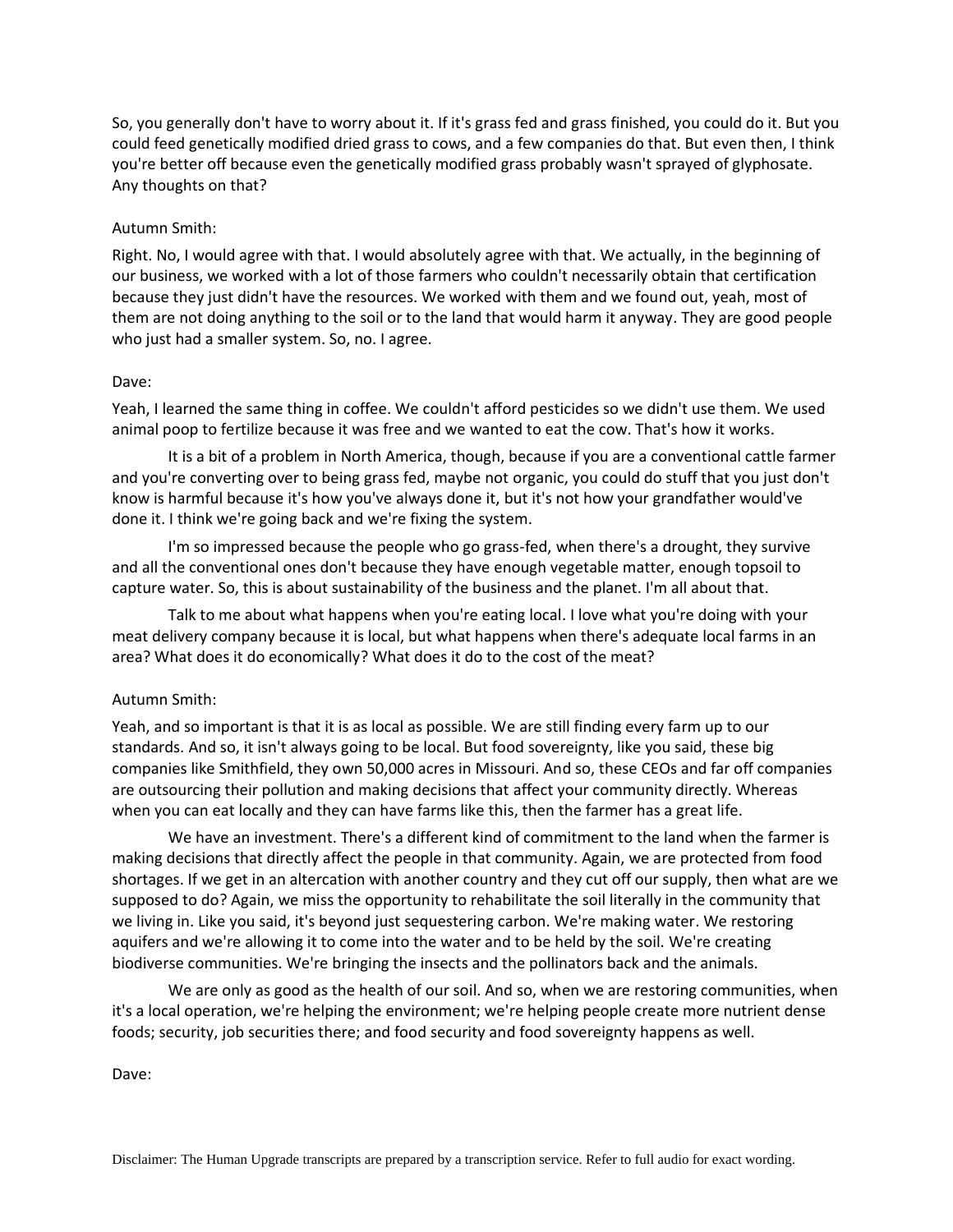Thanks for making a company that's made a difference. Actually, two of them. This is sacred work. Nourishing your community and others really is a sacred act. Creating food for people matters more, I think, than most of us really know about. It's not just how does it taste, it's not just how did it look, and it's not just even how was it prepared by a certified French chef. II's what went into making the food into food before we cooked it, before we plated it, before we smelled it, before we added the herbs and the salt and all the other good stuff. It all matters. If you get the foundations wrong, I don't care if it looks and tastes good if it's not. What you're doing is the hardest to see, the most thankless part of it, but the most important part because all the rest doesn't matter if you get this wrong. So, keep doing it.

# Autumn Smith:

I won't quit. No. I love this work. It is hard, like you said, but we are keeping on this trajectory. I grew up in Montana and people used to laugh at me 10 years ago when I said, "Grass fed, it's a thing." They're like, "No, it's not. You're chasing... I don't know what you're thinking." But yeah, it's here. The time is now and we're going to keep at it.

## Dave:

All right. I'm with you there. That's a great ending point. But, before Chris stops it, Upgrade Collective, you guys want to ask Autumn any questions? Adrianne, you had a really cool question. Don't you want to ask it? Okay, she wants me to ask it for her. Okay, she wants to be on the other screen. She's saying why are the beef sticks fermented and are there benefits from that from Paleovalley?

## Autumn Smith:

She has a great question. When I got on this health crusade and was able to reclaim my health, I noticed on my tour that something about the grass-fed beef stick I was buying was still bothering my stomach. And so. I looked into what they were using and I found this ingredient called encapsulated citric acid, which is the industry standard because it's more lucrative because it speeds the process up but it was made from GMOs and then they code it in hydrogenated oil. These little beads just melt into the stick and that preserves it.

We fermented it because I just didn't want to use that ingredient. I didn't know if it was something that was causing problems for me, but I thought, if there's any chance, I want to do it better. And I knew that our ancestors were fermenting meat way back in the day, and so, yeah, we fermented.

I do think there are benefits. It's a simple process, obviously. We're feeding sugar to bacteria and that's creating lactic acid that's preserving the stick. Initially, there were probiotics in the beef sticks, but after having water quality issues, we've had to take the water activity down. And so, there aren't actual probiotics in there anymore, but they are different. They're moist, there's a snap, they're easily digestible. I've even heard people who are coming off a vegan diet or vegetarian diet. It's just easy to absorb or easy to digest, far easier than other meat sticks would be. Of course, you're missing out on all those other additives that are in there as well.

### Dave:

It turns out that meat fermentation has been a long standing part of how we preserve things like pepperoni and a lot of the hung sausages and things like that. We have smoking, salting and fermenting are the three ways you'd preserve meat. When it's fermented, you can have higher histamine in the food, right?